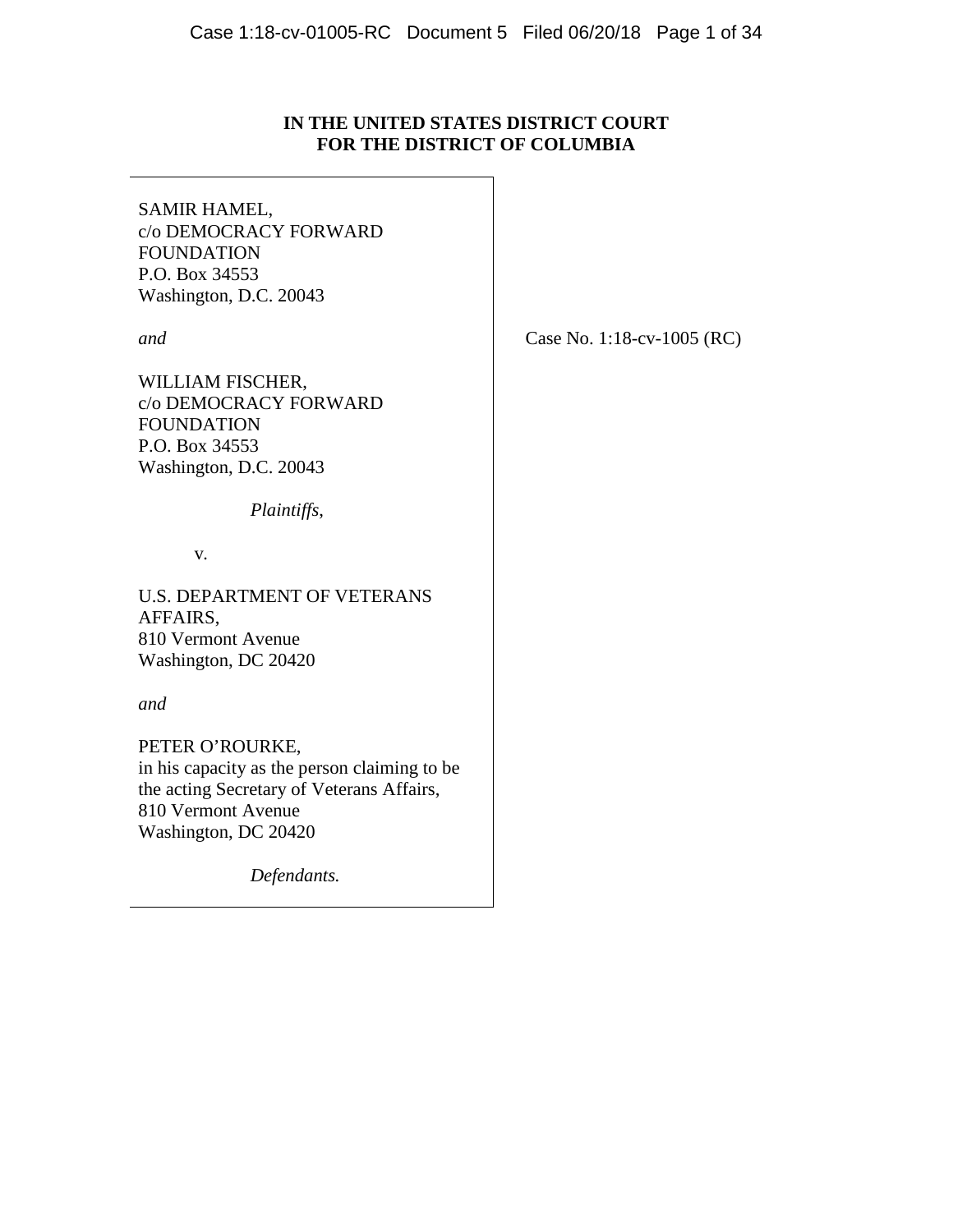#### **AMENDED COMPLAINT**

1. Plaintiffs Samir Hamel and William Fischer bring this action against Defendants the U.S. Department of Veterans Affairs (the "Department" or the "VA") and Peter O'Rourke, in his capacity as the person claiming to be the acting Secretary of Veterans Affairs, seeking a declaration that O'Rourke is not the lawful acting Secretary, and an injunction barring O'Rourke and the Department from continuing to represent that O'Rourke is the acting Secretary and from taking any action in reliance on O'Rourke's purported authority.

2. According to press reports, the Trump administration and its allies in Congress seek to privatize essential VA services, turning veterans' health care over to a network of private providers rather than the facilities and physicians that veterans have come to count on. But this case is not about whether privatization is a good idea or a bad idea. This case is about who will make that decision and, more broadly, who possesses the authority to make the many day-to-day decisions regarding veterans' benefits and care that the Secretary of Veterans Affairs has to make. Specifically, this case is about whether President Trump may circumvent federal statutes and the Constitution to install O'Rourke as the acting Secretary of Veterans Affairs.

3. The position falls to the Deputy Secretary, not O'Rourke, as a matter of law. The VA's statutory scheme provides that in the event of a vacancy in the Secretary position, the Deputy Secretary shall become acting Secretary. Under the Federal Vacancies Reform Act of 1998 (the "FVRA"), the President may bypass the default order of succession, but only if the previous officeholder dies, resigns, or is otherwise unable to serve in the office—not if the previous officeholder is fired. On March 28, 2018, President Trump unceremoniously fired the Secretary of Veterans Affairs, Dr. David J. Shulkin, by tweet. The President did not, therefore, have legal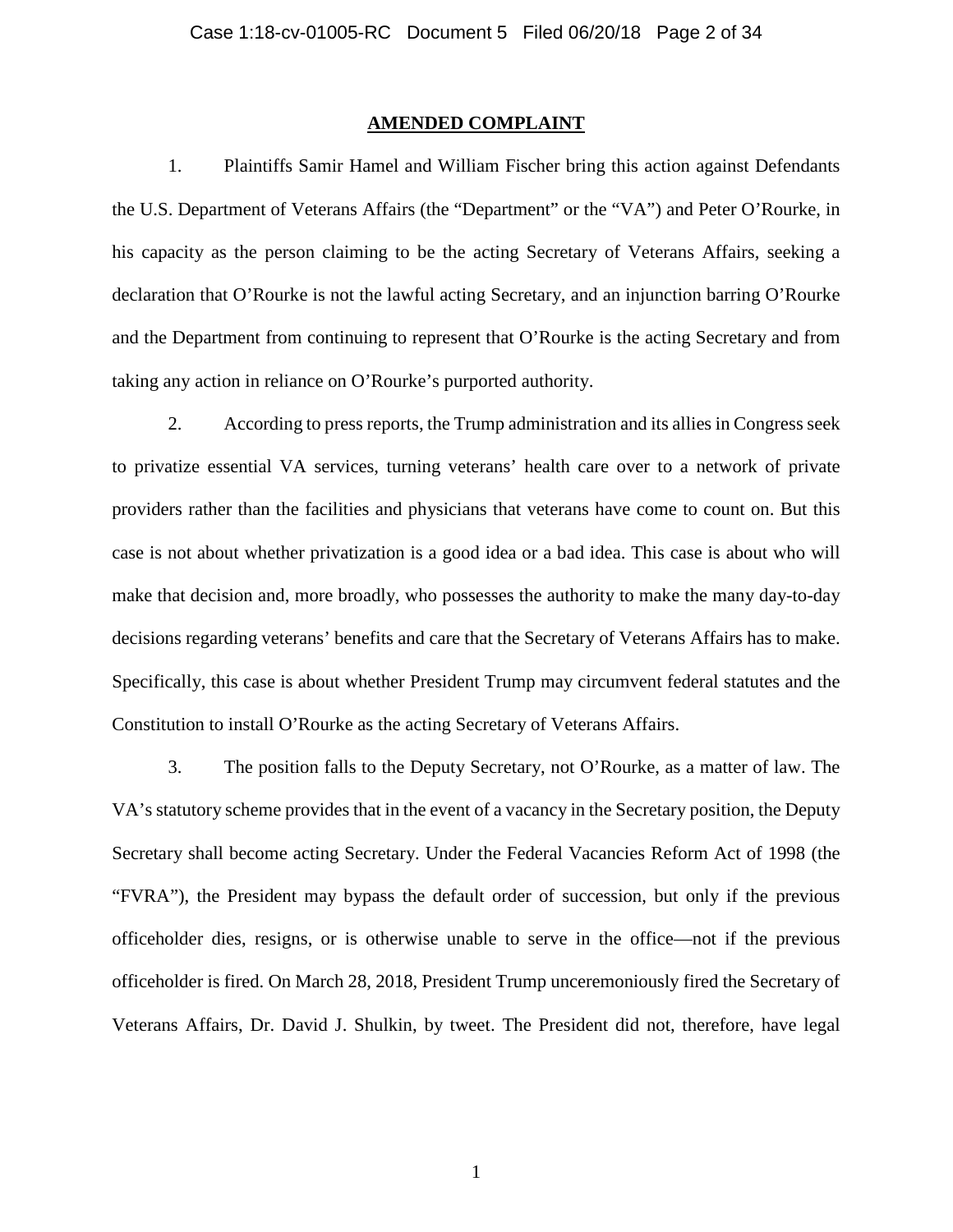### Case 1:18-cv-01005-RC Document 5 Filed 06/20/18 Page 3 of 34

authority under the FVRA to fill the vacant Secretary position with an acting officer of his choice. O'Rourke's appointment as acting Secretary was unlawful.

4. By disregarding statutory provisions addressing when an individual may be designated to act as an officer in a Senate-confirmed position, the President has also avoided all Congressional checks on his power to fill such positions, and in so doing has violated the Appointments Clause of the Constitution.

5. Plaintiffs are veterans who are injured by the President's unlawful appointment of O'Rourke, O'Rourke's unlawful assumption of authority, and the Department's recognition of it. They receive health care from the VA and are therefore subject to the effects of any decisions O'Rourke makes with regard to health care services or other benefits; they are subject to continued, profound uncertainty about how and under what conditions they will receive their benefits; they are deprived of the right to a lawful acting Secretary who will vigorously represent their interests before Congress and the rest of the executive branch; and they face the imminent threat that their health care will be turned over to the private sector.

6. Thus, Plaintiffs respectfully request that the Court declare that O'Rourke is not the lawful acting Secretary of Veterans Affairs, and enjoin O'Rourke and the Department from continuing to represent that O'Rourke is the acting Secretary and from taking any action in reliance on O'Rourke's purported authority.

### **Jurisdiction and Venue**

7. The Court has jurisdiction over this action pursuant to 28 U.S.C. § 1331 because Plaintiffs' claims arise under the Constitution and laws of the United States.

8. Venue is proper in this district pursuant to 28 U.S.C. § 1391(e)(1) because Defendants are an agency of the United States and a purported official of the agency sued in his official capacity.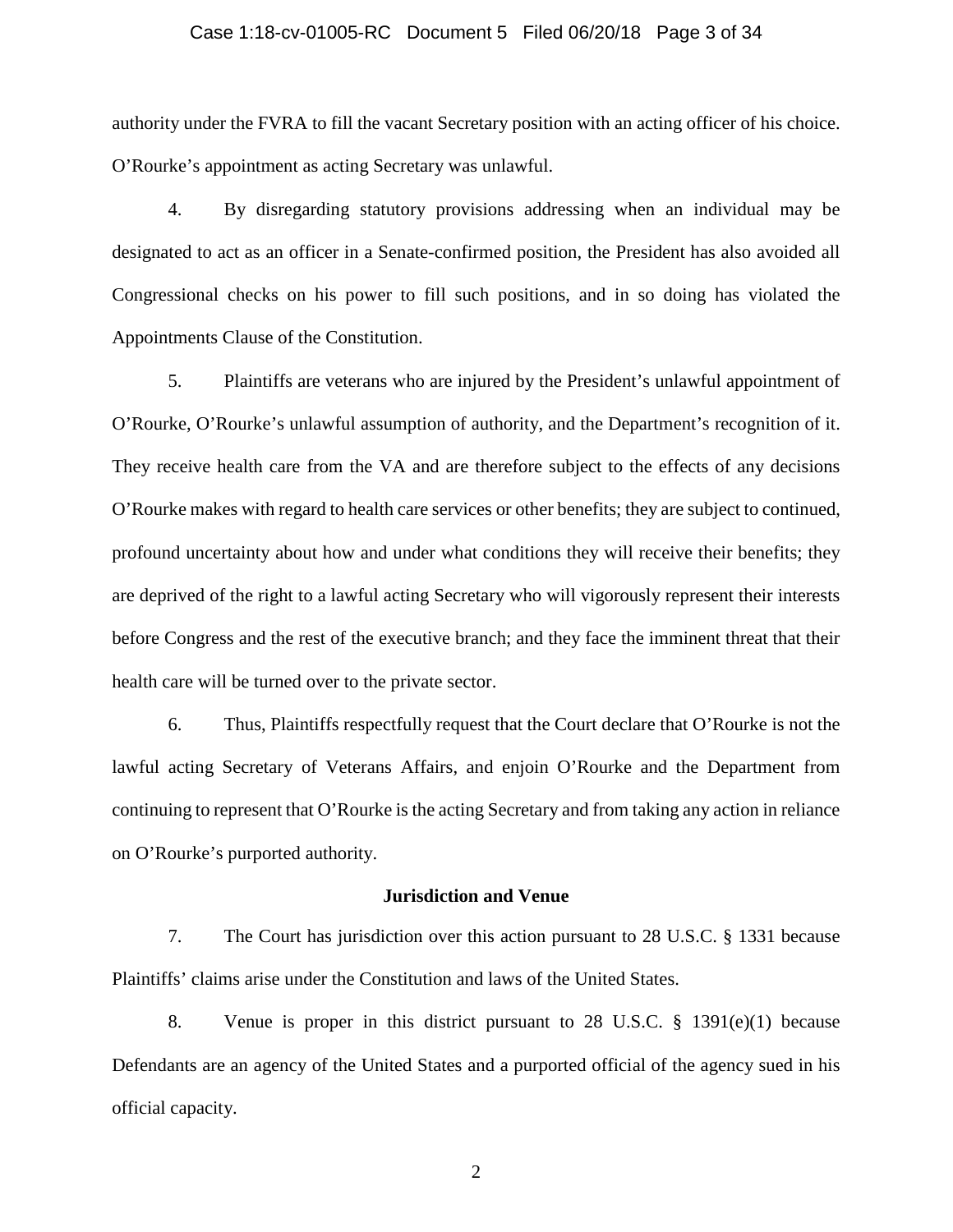### **Parties**

9. **Plaintiff Samir Hamel** lives with his wife and three children in El Mirage, Arizona. He enlisted in the United States Army Reserve shortly after the September 11th attacks. He served as an Army chaplain until January 2014, when he was honorably discharged. From December 2004 to November 2005, Mr. Hamel deployed to Kuwait, Iraq, and Qatar.

10. Mr. Hamel applied and was enrolled in the VA health care system in 2007. He uses his health benefits on a monthly basis, visiting the Southwest Veterans Affairs Health Care Clinic in Phoenix, Arizona. Mr. Hamel is happy with the health care he has received at the VA; although he has had the option, provided by the VA, to use private service providers, he prefers to use the VA for all of his health care needs, so he can continue to see his own doctor.

11. Mr. Hamel is concerned that the administration will take action to privatize VA health care services. He fears that VA leadership will support and encourage moving veterans like him to private service providers, disrupting his care. If Mr. Hamel could not access VA health care, he would either have to purchase health insurance on the individual market or go without coverage.

12. Mr. Hamel received a home loan through the VA in May 2013 to purchase his current residence. He also used the VA's vocational rehabilitation and employment services to obtain his Masters in Business Administration.

13. **Plaintiff William Fischer** lives in Washington, DC. He served in the United States Marine Corps from March 2001 until he was honorably discharged in March 2009, including a deployment to Fallujah, Iraq in 2004 where he received, among other awards, a Purple Heart.

14. Mr. Fischer is enrolled in the VA health care system. He uses his health benefits for annual check-ups and on a periodic basis as necessary at the Washington, DC VA Medical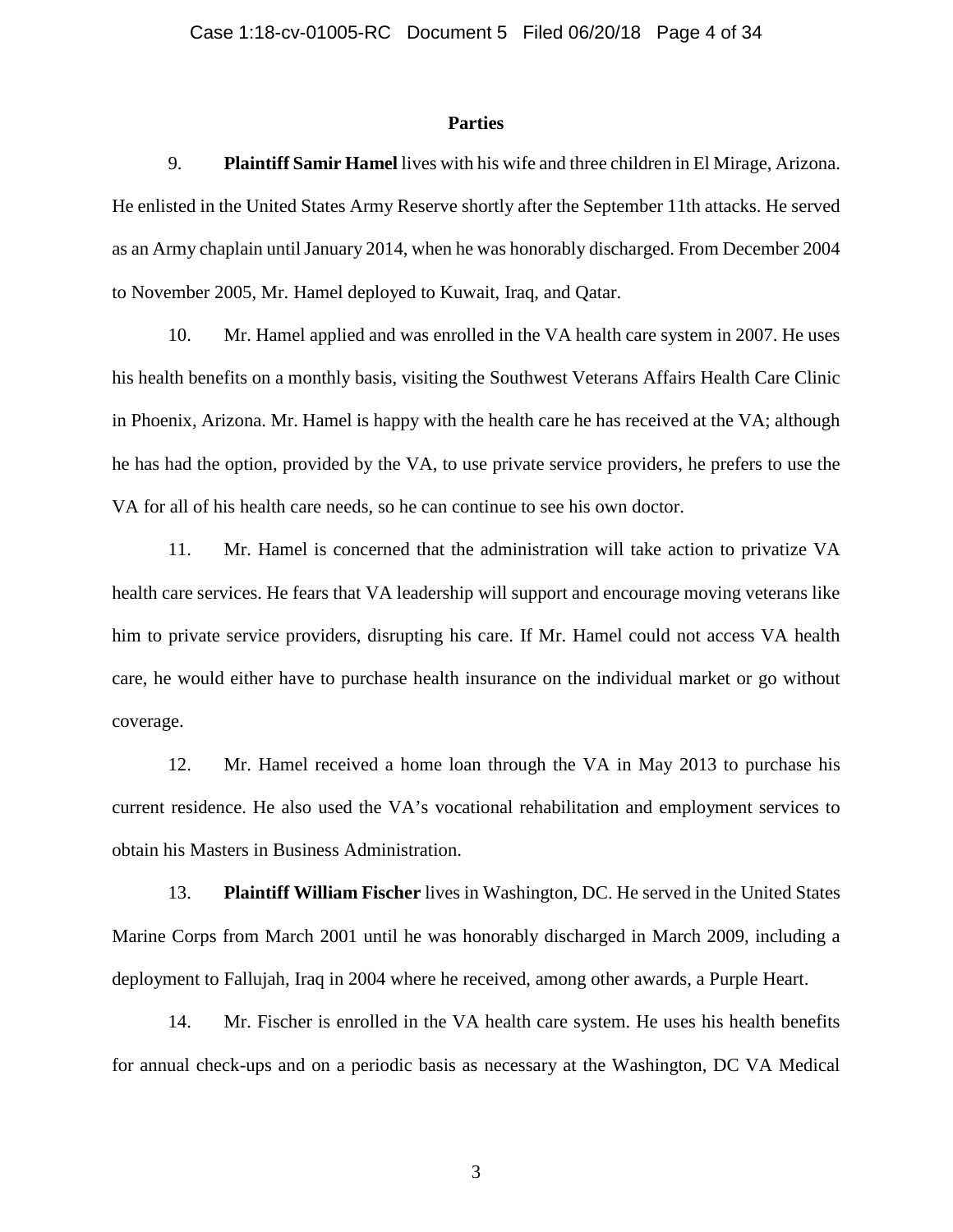### Case 1:18-cv-01005-RC Document 5 Filed 06/20/18 Page 5 of 34

Center. Mr. Fischer has had a positive experience with the VA. If Mr. Fischer did not have VA health care, he would be forced to rely exclusively on private health coverage.

15. Like Mr. Hamel, Mr. Fischer is concerned about the potential privatization of VA health care services. He fears that privatization would result in worse care for veterans as the VA is set up specifically to meet the needs of veterans and has an institutional expertise unmatched in the private sector.

16. Mr. Fischer also received education assistance through the GI Bill and previously purchased a home using the VA home loan program.

17. As veterans who receive health care and other benefits from the VA, Plaintiffs are injured by the President's unlawful appointment of O'Rourke, O'Rourke's unlawful assumption of authority, and the VA's acknowledgment of it. They continually receive benefits from the Department pursuant to its regulations, they must comply with the Department's requirements and policies, and any disputes regarding their benefits are resolved by the Secretary and his designees within the Department. They are therefore affected by any decisions O'Rourke makes with regard to health care services or other benefits. Beyond these present injuries, Plaintiffs face the imminent threat that their health care will be turned over to the private sector, decreasing their access to health care services and the quality of those services.

18. Because of the dubious legality of O'Rourke's appointment as acting Secretary, Plaintiffs are subject to continued, profound uncertainty about how and under what conditions they will receive their benefits. Certainty is essential with respect to medical benefits; Plaintiffs need to know how and whether they can access VA health care services, especially given the possibility that they could suffer a medical emergency. Plaintiffs are also deprived of the right to a lawful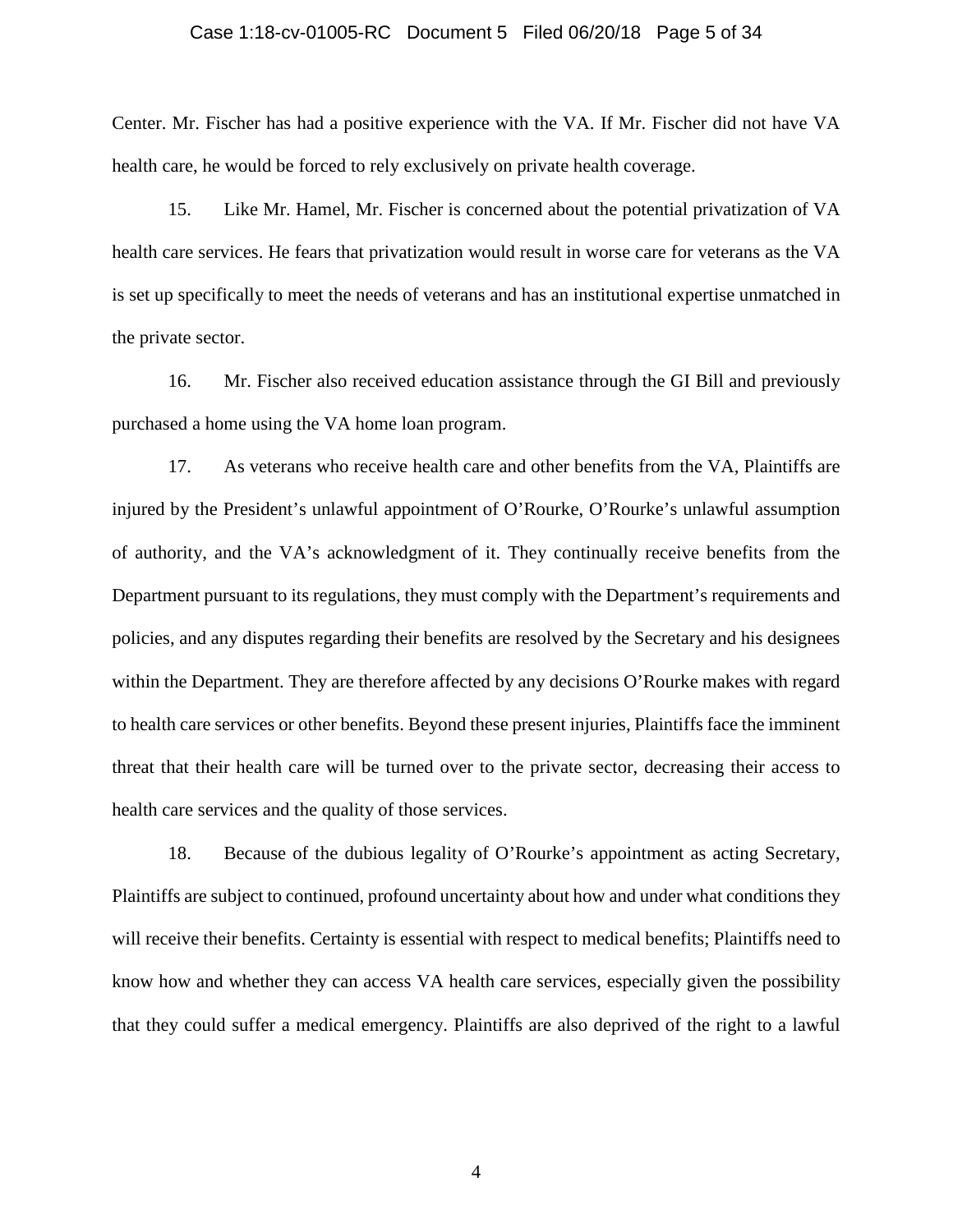### Case 1:18-cv-01005-RC Document 5 Filed 06/20/18 Page 6 of 34

acting Secretary who will vigorously represent their interests before Congress and the rest of the executive branch—and one whose authority is undisputed.

19. **Defendant Department of Veterans Affairs** is a federal agency headquartered in Washington, DC, charged with "administer[ing] the laws providing benefits and other services to veterans and the dependents and the beneficiaries of veterans." 38 U.S.C. § 301. The Department is treating Defendant O'Rourke as acting Secretary.

20. **Defendant Peter O'Rourke** is the Chief of Staff of Veterans Affairs and purports to be the acting Secretary of Veterans Affairs. He is sued in his capacity as the person claiming to be the acting Secretary, an official who "is responsible for the proper execution and administration of all laws administered by the Department and for the control, direction, and management of the Department." 38 U.S.C. § 303.

### **The Department Provides Essential Health Care Services and Other Benefits to Veterans Nationwide**

21. The Department is the federal agency responsible for ensuring that our collective obligations to those who defended our Nation are fulfilled. As the Supreme Court has recognized, "[t]he solicitude of Congress for veterans is of long standing." *Henderson ex rel. Henderson v. Shinseki*, 562 U.S. 428, 440 (2011) (quoting *United States v. Oregon*, 366 U.S. 643, 647 (1961)). To that end, the Department administers a complex and extensive benefits system and is charged with fulfilling certain statutory duties and requirements.

22. Of utmost importance, the Department operates a health care system: the Veterans Health Administration ("VHA"). The VHA "provide<sup>[s]</sup> a complete medical and hospital service for the medical care and treatment of veterans." 38 U.S.C. § 7301. The VHA "is America's largest integrated health care system, providing care at 1,240 health care facilities, including 170 medical centers and 1,061 outpatient sites of care of varying complexity … , serving 9 million enrolled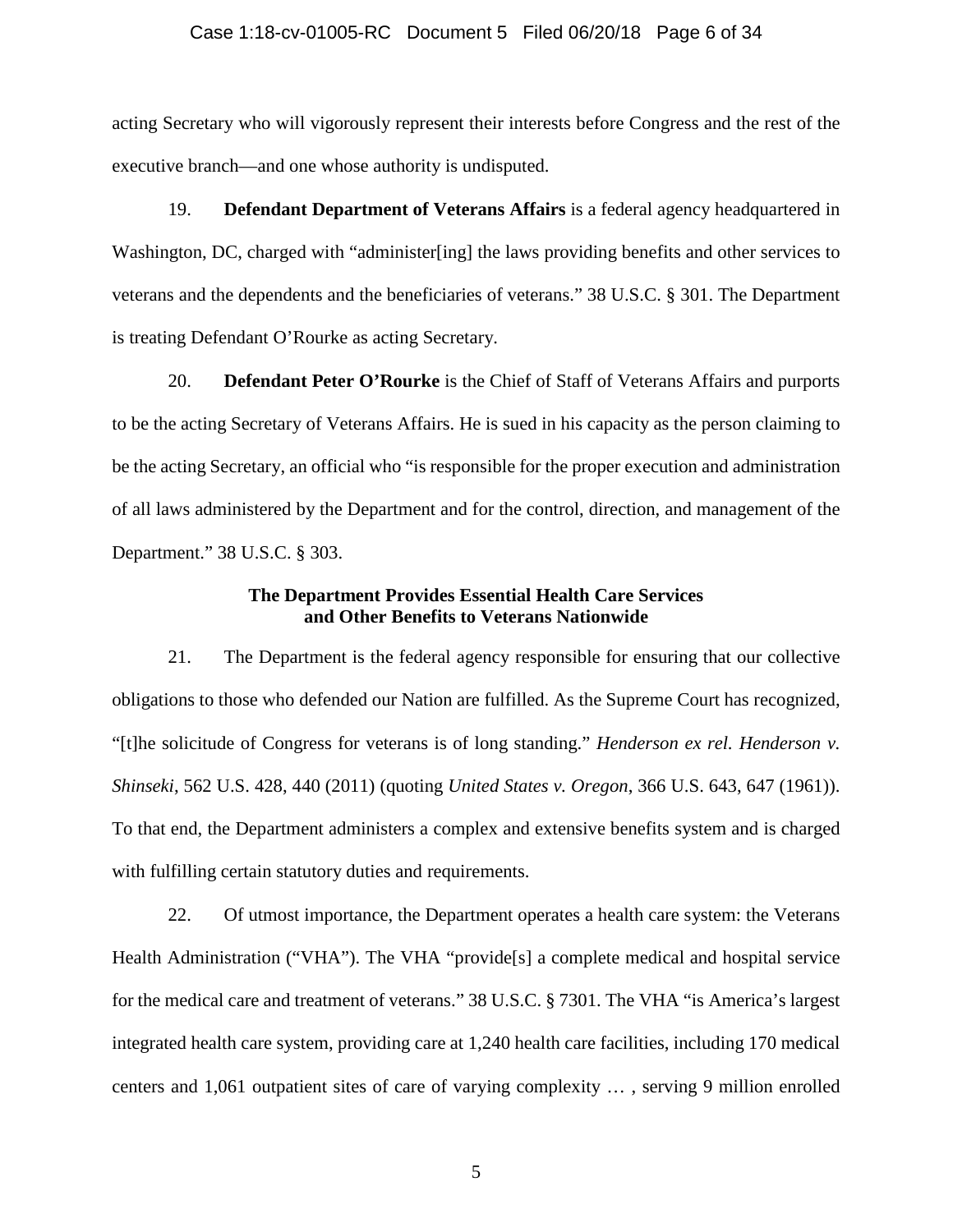### Case 1:18-cv-01005-RC Document 5 Filed 06/20/18 Page 7 of 34

Veterans each year."<sup>[1](#page-6-0)</sup> In total, the VA health care system has "an annual budget of approximately \$68 billion."[2](#page-6-1)

23. Plaintiffs and other veterans receive health benefits by applying to enroll in the VA system in person, by telephone, by mail, or online. Each veteran is assigned to a "priority group," which determines when he or she will be able to enroll in VA health care and the precise level of benefits they receive. "The enrollment system is based on priority groups to ensure care is available to all enrolled Veterans," consistent with Congressional budget limitations.<sup>[3](#page-6-2)</sup>

24. Once veterans have enrolled, they receive a personalized Veterans Health Benefits Handbook that describes their benefits. Those benefits generally include "all the necessary inpatient hospital care and outpatient services to promote, preserve, or restore your health," including "preventive care, inpatient care, ancillary services, specialty care, and mental health services."<sup>[4](#page-6-3)</sup> The handbook informs veterans that "[a]long with your enrollment in the VA health care system comes the assurance that health and treatment services will be available when and where you need them."<sup>[5](#page-6-4)</sup> It continues: "You can expect VA's highly qualified and dedicated health care professionals to meet your needs, regardless of the treatment program, regardless of the location."<sup>[6](#page-6-5)</sup> In other words, the VA emphasizes the reliability and stability of VA care.

<span id="page-6-5"></span><sup>6</sup> *Id.*

<span id="page-6-0"></span> <sup>1</sup> *Veterans Health Administration*, Dep't of Veterans Affairs, https://www.va.gov/health/ (last visited June 18, 2018).

<span id="page-6-1"></span><sup>2</sup> *About VHA*, Dep't of Veterans Affairs, https://www.va.gov/health/aboutVHA.asp (last visited June 18, 2018).

<span id="page-6-2"></span><sup>3</sup> *Priority Groups*, Dep't of Veterans Affairs, https://www.va.gov/HEALTHBENEFITS /resources/priority\_groups.asp (last visited June 18, 2018).

<span id="page-6-3"></span><sup>4</sup> *Veterans Health Benefits Handbook*, Dep't of Veterans Affairs 4, https://www.va.gov /HEALTHBENEFITS/vhbh/publications/vhbh\_sample\_handbook\_2014.pdf (last visited June 18, 2018).

<span id="page-6-4"></span><sup>5</sup> *Id.* at 1.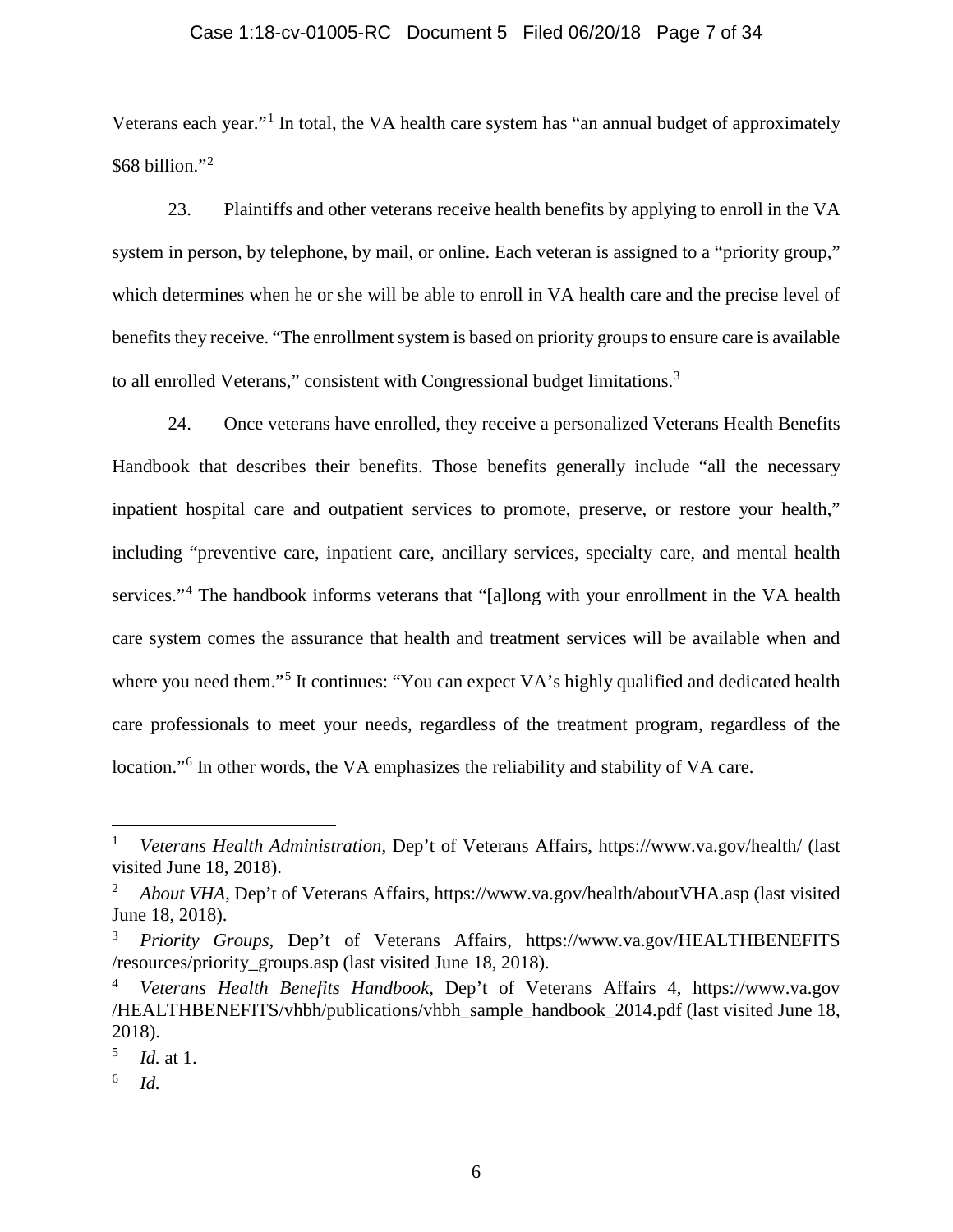### Case 1:18-cv-01005-RC Document 5 Filed 06/20/18 Page 8 of 34

25. What distinguishes the care provided by the VA from other forms of health coverage is that the VA generally provides health care directly to enrolled veterans, rather than by contracting with private parties, like a typical private health insurer. Veterans receive a Veteran Health Identification Card which they can use to obtain health care at any VA health facility.<sup>[7](#page-7-0)</sup> When they see a health care provider, Plaintiffs and other veterans pay a minimal or no co-pay.<sup>[8](#page-7-1)</sup>

26. The VA also provides a number of other benefits to the Nation's veterans. The Veterans Benefits Administration, under the leadership of the Under Secretary for Benefits and the Secretary, is charged with "the administration of nonmedical benefits programs of the Department which provide assistance to veterans and their dependents and survivors." 38 U.S.C. § 7701. Among other things, the VA provides disability compensation and a pension for disabled veterans (*id.* §§ 1110, 1131, 1521); life insurance payments (*id.* § 1312); housing assistance for homeless veterans (*id.* § 2011); compensation for burial expenses and designated national cemeteries (*id.* §§ 2302, 2402); educational assistance, commonly referred to as the GI Bill (*id.* § 3461); housing and small business loans (*id.* §§ 3702, 3742); and vocational rehabilitation and training (*id.* § 4102).

### **The Secretary Is Responsible for Ensuring Veterans Get the Health Benefits to Which They Are Entitled**

27. While the Secretary may delegate certain duties to his or her subordinates, it is the Secretary who is ultimately responsible for administering the VA system, for making critical decisions about veterans' benefits, and for advocating on behalf of veterans to other executive branch agencies and officials, to Congress, and to the public at large. Ultimately, the Secretary is

<span id="page-7-0"></span> <sup>7</sup> *Id.* at 26.

<span id="page-7-1"></span><sup>8</sup> *Determine Cost of Care*, Dep't of Veterans Affairs, https://www.va.gov /HEALTHBENEFITS/cost/index.asp (last visited June 18, 2018).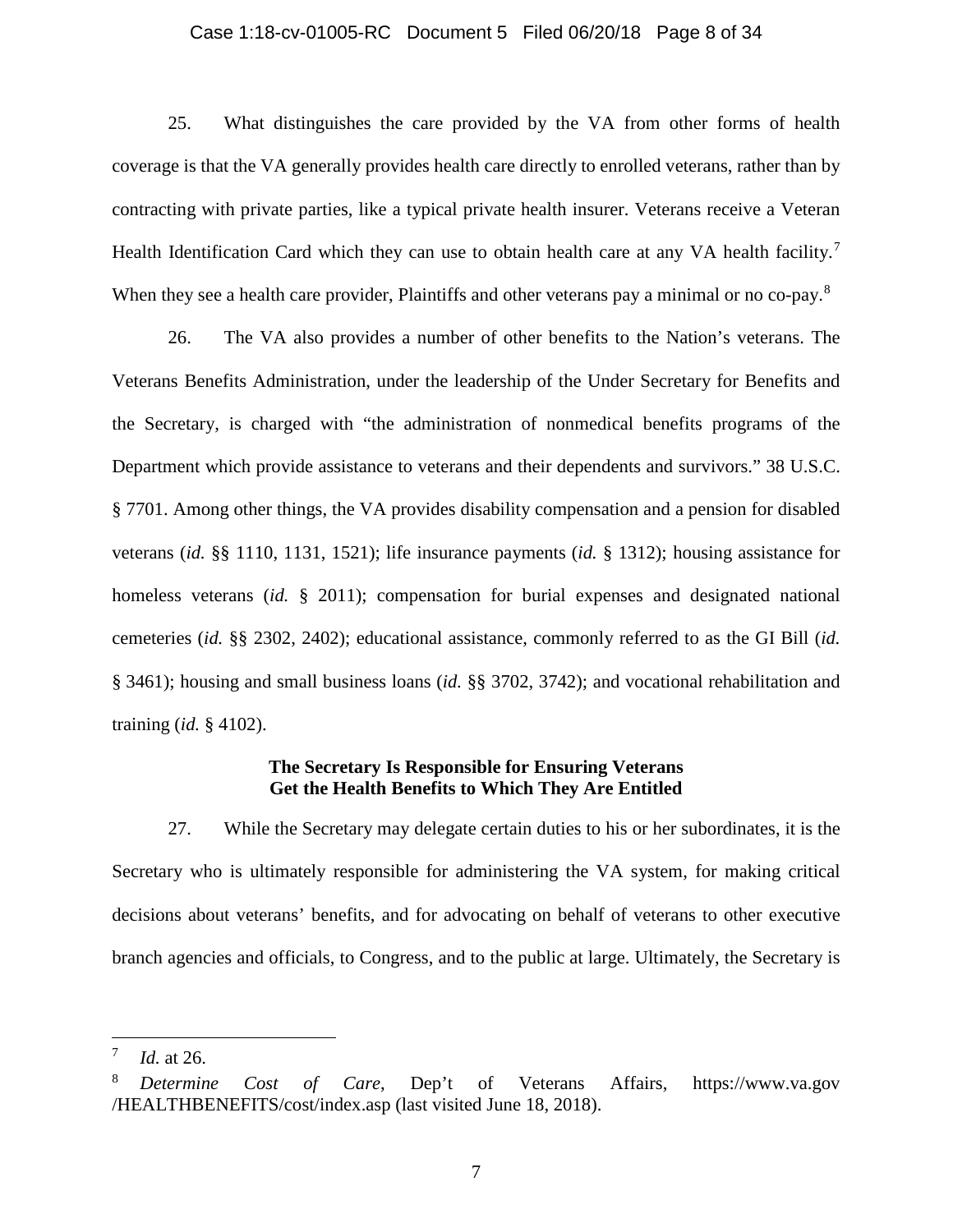### Case 1:18-cv-01005-RC Document 5 Filed 06/20/18 Page 9 of 34

charged with achieving "the maximum feasible effectiveness, coordination, and interrelationship of services among all programs and activities affecting veterans," and "shall actively promote the effective implementation, enforcement, and application of all provisions." *Id.* § 523(a).

28. With respect to health coverage, the Secretary is obligated to "furnish hospital and medical services which the Secretary determines to be needed … to any veteran for a serviceconnected disability; and … to any veteran who has a service-connected disability rated at 50 percent or more," and may also furnish nursing home care to certain veterans. *Id.* § 1710(a). To that end, the Secretary must "establish and operate a system of annual patient enrollment," which "manage<sup>[s]</sup> the enrollment of veterans," as described above. *Id.* § 1705(a).

29. The Secretary is charged with ensuring that the VHA adequately serves the veterans under its care. He or she must "to the extent feasible, design, establish and manage health care programs in such a manner as to promote cost-effective delivery of health care services in the most clinically appropriate setting." *Id.* § 1706(a). And he or she must "establish and conduct a comprehensive program to monitor and evaluate the quality of health care furnished by the Veterans Health Administration." *Id.* § 7311. VA regulations provide that "[p]atients have a right to be treated with dignity in a humane environment," and "have a right to receive, to the extent of eligibility therefor under the law, prompt and appropriate treatment for any physical or emotional disability." 38 C.F.R. § 17.33(a).

30. The Secretary also possesses substantial discretion to extend health care services to those who are not otherwise statutorily entitled to them. For categories of veterans not enumerated in the statute, "the Secretary may, to the extent resources and facilities are available, … furnish hospital care, medical services, and nursing home care which the Secretary determines to be needed." 38 U.S.C. § 1710(a)(3). The Secretary can also provide medical care to the survivors and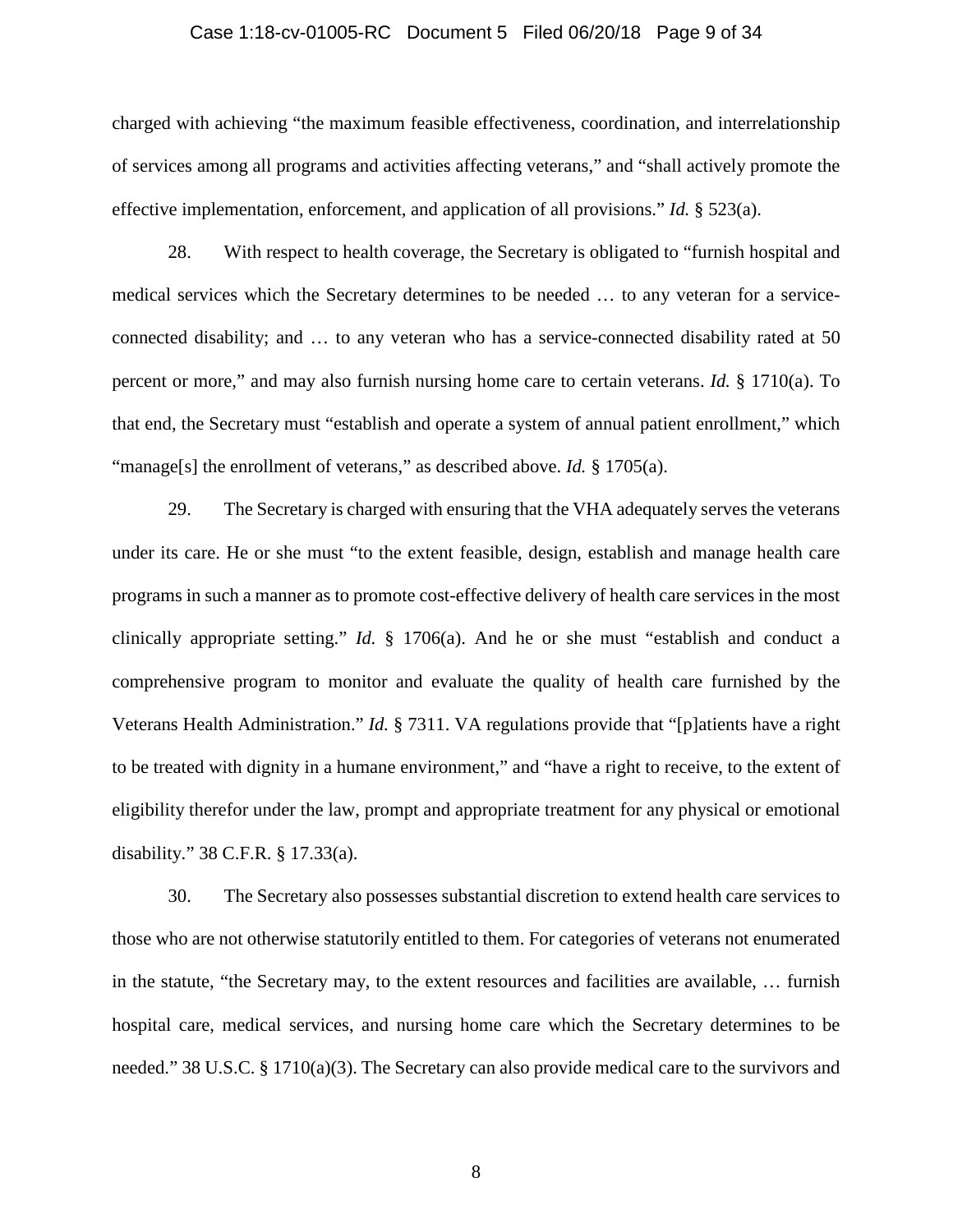### Case 1:18-cv-01005-RC Document 5 Filed 06/20/18 Page 10 of 34

dependents of certain veterans. *Id.* § 1781(a). And the Secretary may provide benefits where an "administrative error" results in non-payment (*id.* § 503(a)), or where a beneficiary suffers loss in reliance on an erroneous decision (*id.* § 503(b)).

31. To fulfill his or her statutory duties, the Secretary has a number of statutory powers. The Secretary can promulgate rules (*id.* § 501); reorganize the Department's functions (*id.* § 510); decide all questions of law and fact related to benefits determinations (*id.* § 511); delegate functions to his or her subordinates (*id.* § 512); and settle tort claims against the Department (*id.* § 515). The Secretary may also "enter into contracts or agreements with private or public agencies or persons" for "necessary services … as the Secretary may consider practicable." *Id.* § 513; *see also id.* §§ 1703 (authorizing the Secretary to enter into contracts for "hospital care and medical services"); 8102 (authorizing the Secretary to acquire medical facilities).

32. As part of his or her duties with regard to ensuring the provision of health care services to veterans, the Secretary has specific statutory obligations to staff the Office of the Under Secretary for Health.

33. The Under Secretary for Health is "the head of, and is directly responsible to the Secretary for the operation of, the Veterans Health Administration." *Id*. § 305(b). He or she is charged with numerous responsibilities for administering the VHA, including decisionmaking on what types of medical services to outsource from the VHA. *See*, *e.g*., 38 C.F.R. §§ 17.52, 17.142. As such, the Under Secretary for Health directs the administration of the entire VHA and, together with the Secretary, is ultimately responsible for the treatment and care of all veterans like Plaintiffs who receive medical care from the VA.

34. The Under Secretary for Health's qualifications are set forth by statute: he or she "shall be appointed without regard to political affiliation or activity and solely--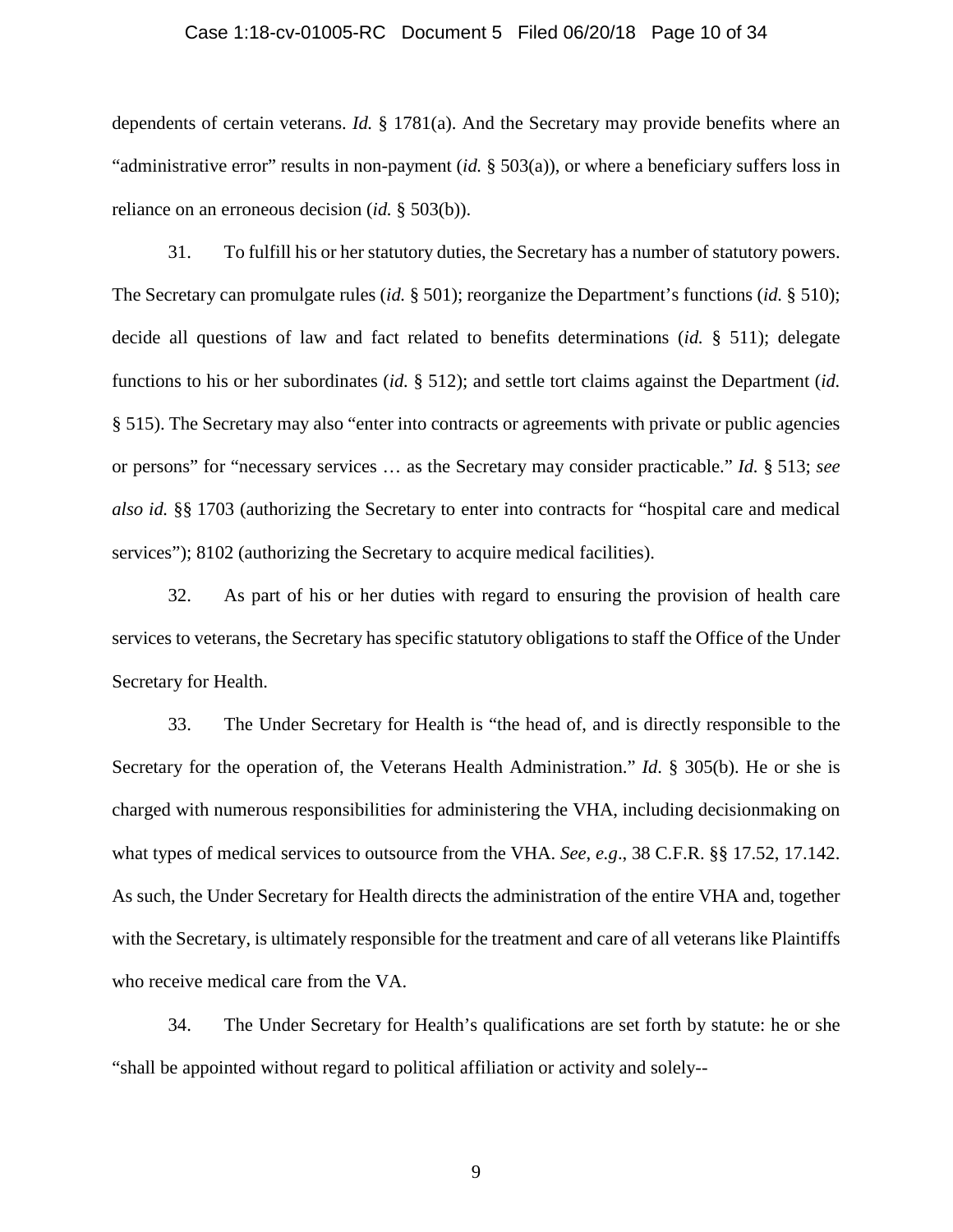**(A)** on the basis of demonstrated ability in the medical profession, in health-care administration and policy formulation, or in health-care fiscal management; and **(B)** on the basis of substantial experience in connection with the programs of the Veterans Health Administration or programs of similar content and scope.

38 U.S.C. § 305(a)(2).

35. The Secretary is responsible for establishing a commission to recommend individuals to the President for appointment to the Under Secretary for Health position. 38 U.S.C. § 305(c)(1). The membership of this commission must include veteran and medical provider representatives, among others. *Id.* § 305(c)(2). The commission must recommend at least three individuals for appointment, who the Secretary shall forward to the President with any comments he or she considers appropriate. *Id*. § 305(c)(3).

36. The Under Secretary for Health position has been vacant since October 7, 2017, and there is no current nomination for the position.<sup>[9](#page-10-0)</sup> The VHA currently is run by an "Executive" in Charge" with the authority to perform the functions and duties of the Under Secretary for Health.<sup>[10](#page-10-1)</sup> The Executive in Charge cannot perform non-delegable duties of this position without being appointed as acting Under Secretary, or otherwise complying with succession requirements.

37. The Secretary is responsible for taking action to fill the Under Secretary for Health position.

38. The Secretary is also responsible for the appointment of numerous positions within the Department, including leadership positions in the Office for the Under Secretary for Health. *See* 38 U.S.C. § 7306(a), (c). These positions are required by statute to meet certain medical

<span id="page-10-0"></span> <sup>9</sup> *See, e.g.*, Nikki Wentling, *Chief of VA Health System Steps Down*, Stars & Stripes (Oct. 6, 2017), https://www.stripes.com/news/chief-of-va-health-system-steps-down-1.491395; Nominations, S. Comm. on Veterans' Affairs, https://www.veterans.senate.gov/nominations (last visited June 18, 2018).

<span id="page-10-1"></span><sup>&</sup>lt;sup>10</sup> *Carolyn Clancy, MD*, Dep't of Veterans Affairs, https://www.va.gov/directory/guide /manager.asp?pnum=30310 (last visited June 18, 2018).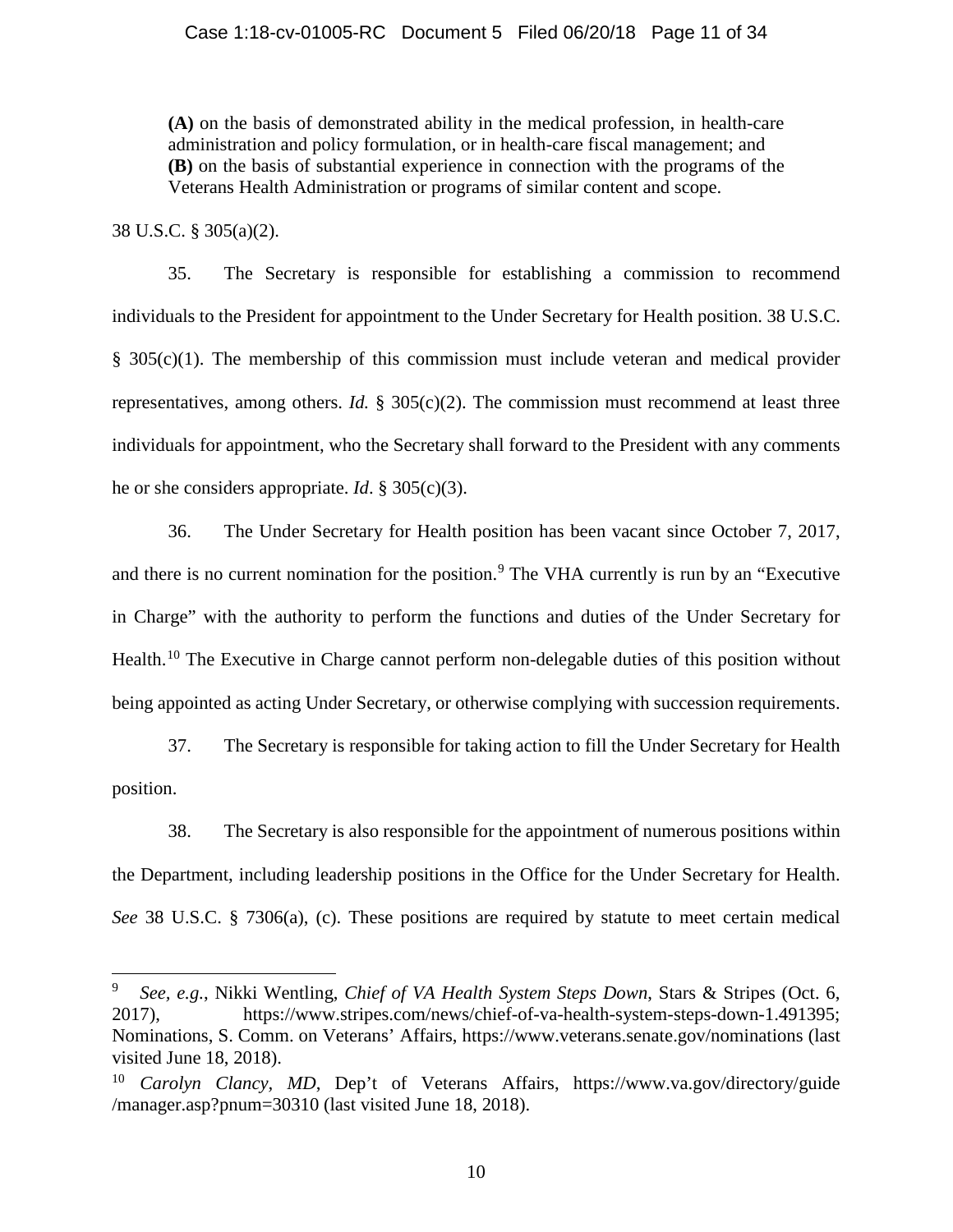#### Case 1:18-cv-01005-RC Document 5 Filed 06/20/18 Page 12 of 34

qualifications, such as being a qualified doctor of medicine for the Deputy Under Secretary for Health position and a qualified doctor of medicine or of dental surgery or dental medicine for various Medical Director positions. *Id*. § 7306(a). Several of the appointments must be made upon recommendation of the Under Secretary for Health. *Id*. § 7306(c).

39. Several of the leadership positions in the Office of the Under Secretary for Health are empty or staffed by individuals serving in an acting capacity. For example, the Assistant Deputy Under Secretary for Health for Organizational Integration position is vacant. Other key positions, such as the Deputy Under Secretary for Health for Community Care and the Deputy Under Secretary for Health for Policy and Services have acting officials, not permanent appointments*.* [11](#page-11-0)

40. The Secretary is responsible for taking action to fill these important positions with permanent appointees. 38 U.S.C. § 7306.

### **The Secretary Is Responsible for Representing Veterans' Interests to Congress**

41. The Secretary is also responsible for representing the interests of veterans to Congress, both through regular testimony and through written submissions.

42. For example, since the start of this calendar year, the Secretary has testified in support of the Department's budget request<sup>[12](#page-11-1)</sup> and on the progress of implementing 2017 VA Reform Legislation, including with respect to implementing electronic medical records.<sup>[13](#page-11-2)</sup>

<span id="page-11-0"></span> <sup>11</sup> *Key Staff, Veterans Health Administration*, Dep't of Veterans Affairs, https://www.va.gov/directory/guide/keystaff.cfm?id=2001 (last visited June 18, 2018).

<span id="page-11-1"></span><sup>&</sup>lt;sup>12</sup> *Statement of the Hon. David J. Shulkin, MD, S. Comm. on Veterans' Affairs (Mar. 21, 2018),* https://www.veterans.senate.gov/imo/media/doc/VA%20Shulkin%20Testimony%2003.21.2018. pdf.

<span id="page-11-2"></span><sup>&</sup>lt;sup>13</sup> *Statement of the Hon. David J. Shulkin, MD, S. Comm. on Veterans' Affairs (Jan. 17, 2018),* https://www.veterans.senate.gov/imo/media/doc/Shulkin%20VA%20Testimony%2001.17.2018. pdf.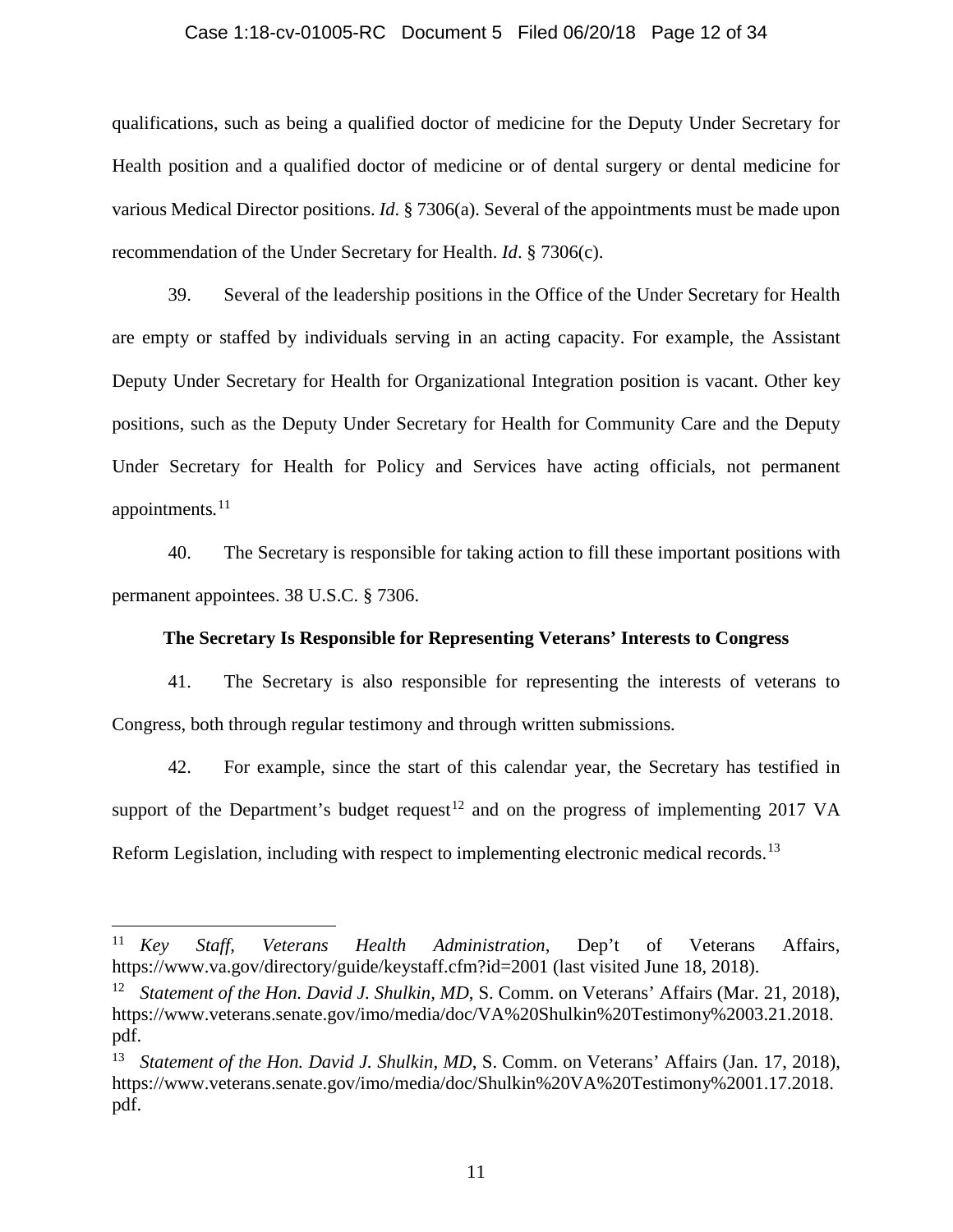### Case 1:18-cv-01005-RC Document 5 Filed 06/20/18 Page 13 of 34

43. The Secretary also has regular obligations to submit written reports to Congress.

44. Among these responsibilities, the Secretary is responsible for reporting to Congress on the recommendations of numerous advisory committees related to veterans' concerns. These include six statutorily required advisory committees, as well as non-statutory advisory committees. Their topics include: Former Prisoners of War (38 U.S.C. § 541), Women Veterans (*id.* § 542), Prosthetics and Special-Disabilities Programs (*id* § 543), Minority Veterans (*id.* § 544), the Readjustment of Veterans (*id.* § 545), and Disability Compensation (*id.* § 546).

45. In general, the authorizing statutes for these advisory committees require the Secretary to appoint the members of the committees; to, on a regular basis, consult with and seek advice of the committee with respect to the subject matter of the committee; and to submit periodic reports by the committees to Congress with any comments concerning the report that the Secretary considers appropriate.

46. At least one such reporting period is imminent. The Advisory Committee on the Readjustment of Veterans' annual report was due to the Secretary by March 31. *See id.* § 545(c)(1). The Secretary has 90 days to transmit to the Committees on Veterans' Affairs of the Senate and House of Representatives a copy of the report, together with any comments and recommendations concerning the report that the Secretary considers appropriate. *See id.* § 545(c)(2).

47. In the past this Advisory Committee has made specific recommendations on the administration of healthcare by VHA. Among these is a recommendation it has made over the course of multiple reports for VHA to implement strategies and policies to enhance coordination of care for individual veteran clients between Vet Center and VA medical center providers. The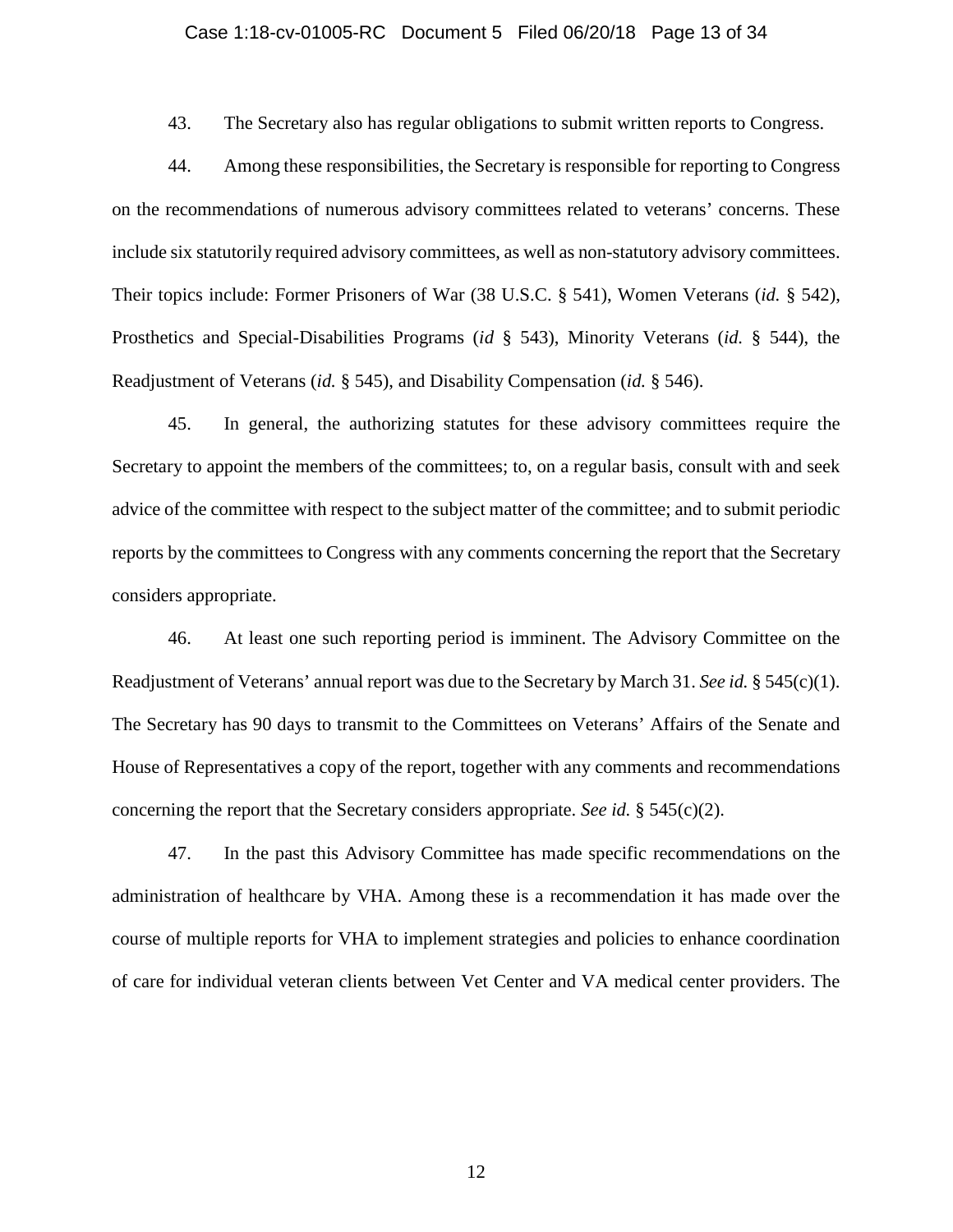### Case 1:18-cv-01005-RC Document 5 Filed 06/20/18 Page 14 of 34

Committee called for "clear and precise directives from VHA" leadership.<sup>[14](#page-13-0)</sup> The Advisory Committee has also made recommendations related to veteran access to mental health care providers familiar with military culture and combat-theater experience and specific veteran suicide prevention efforts.[15](#page-13-1) Similar recommendations should now be before the Acting Secretary to review, and report along with recommendations to Congress.

### **The Administration's Plans to Dismantle the Veterans Health Administration, Privatize Veterans' Health Care, and Strip Veterans' Benefits**

48. As explained above, the Department is charged with ensuring that veterans receive stable, predictable, high-quality health care. However, President Trump and his administration have long supported the privatization of the VA—a decision that would threaten Plaintiffs and other veterans' health care and increase the cost of providing health care services.

49. During his campaign, then-candidate Trump and other campaign officials advocated for policies that would direct veterans toward private health care providers rather than the VA. Trump's plan would have generally allowed "veterans to choose a doctor outside the VA system," who would be reimbursed by the VA.<sup>[16](#page-13-2)</sup> In May 2016, one of his senior advisors gave comments that indicated that Trump "would likely push VA health care toward privatization and might move for it to become more of an insurance provider like Medicare rather than an integrated hospital system."[17](#page-13-3) And in a July 2016 speech in Virginia Beach, Trump himself argued that

<span id="page-13-0"></span><sup>&</sup>lt;sup>14</sup> Advisory Committee of the Readjustment of Veterans, Eighteenth Annual Report, Dep't of Veterans Affairs (Feb. 2017), https://www.va.gov/ADVISORY/Reports/ReportReadjust Feb2017.pdf.

<span id="page-13-1"></span><sup>15</sup> *Id*.

<span id="page-13-2"></span><sup>16</sup> Quil Lawrence, *Is Donald Trump Proposing Privatizing the VA?*, NPR (July 13, 2016), https://www.npr.org/2016/07/13/485782407/is-trump-proposing-privatizing-the-va.

<span id="page-13-3"></span><sup>17</sup> Ben Kesling, *Donald Trump Adviser Signals Plan to Change Veterans' Health Care*, Wall St. J. (May 12, 2016), https://www.wsj.com/articles/donald-trump-adviser-signals-plan-to-changeveterans-health-care-1463064129.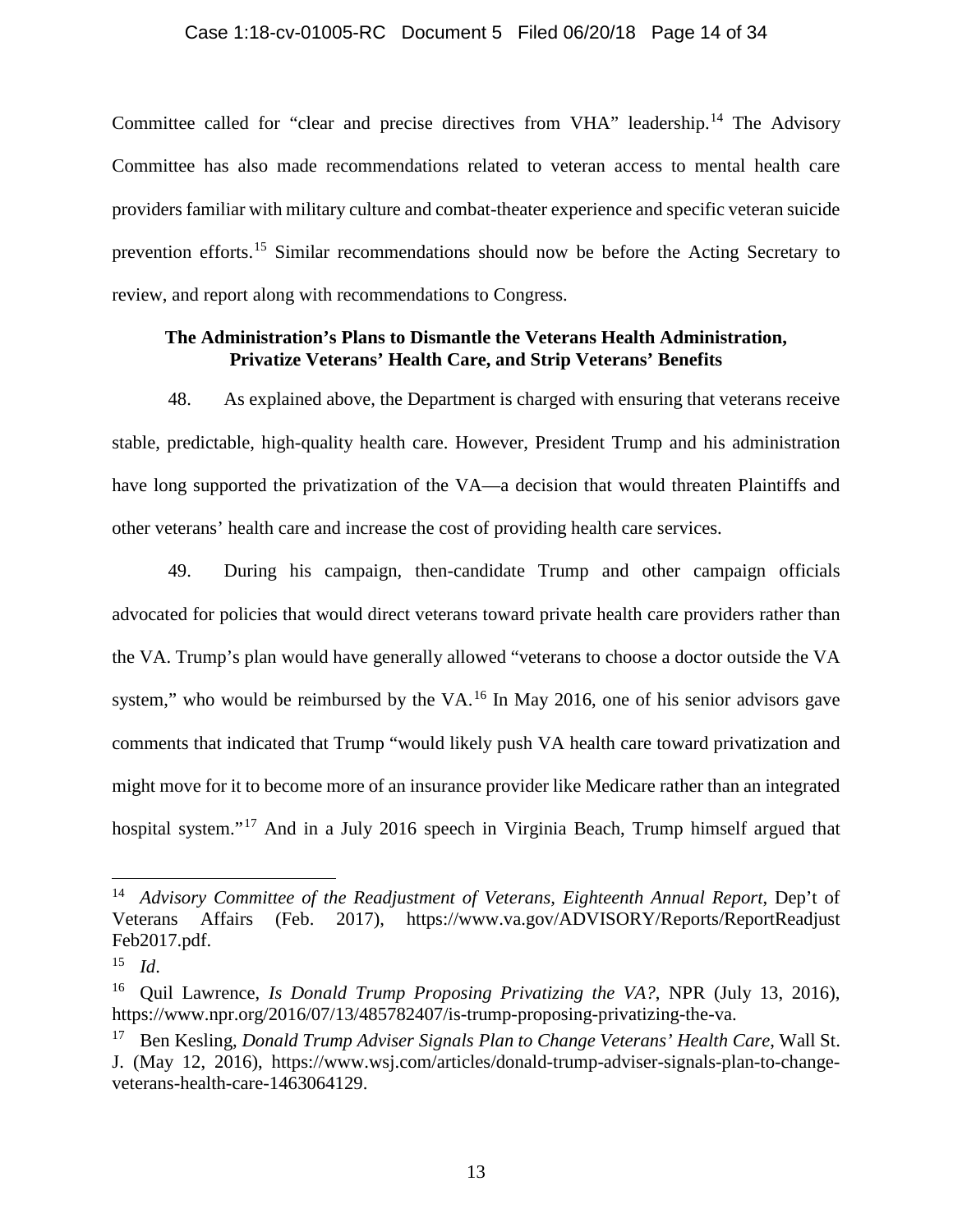### Case 1:18-cv-01005-RC Document 5 Filed 06/20/18 Page 15 of 34

"[v]eterans should be guaranteed the right to choose their doctor and clinics, whether at a VA facility or at a private medical center," describing the VA as "corrupt and inefficient."<sup>[18](#page-14-0)</sup>

50. Since his election, President Trump has continued to support privatization. During the transition, Trump openly "consider[ed] changing the department to allow some veterans to bypass the VA health-care system completely and get care exclusively from private-sector hospitals and clinics"—a step "which many veterans groups argue is the first step toward privatization."[19](#page-14-1) Toward the end of 2017, Trump proposed to eliminate eligibility requirements for the use of private health coverage, which would transfer a greater share of funding from the VA to private providers.<sup>[20](#page-14-2)</sup> The administration has also suggested that it would consider merging parts of the VA with Tricare, the military's privately administered health care program for troops, families, and retirees. $2<sup>1</sup>$ 

51. "Groups like the Koch brothers-backed Concerned Veterans for America" ("CVA") have driven the privatization agenda by "pushing to loosen current restrictions on veterans receiving private-sector care."<sup>[22](#page-14-4)</sup> CVA, which "stands virtually alone among veterans' groups in its commitment to vastly expanded private options for veterans," "seems to have the

<span id="page-14-0"></span> <sup>18</sup> *See, e.g.*, Nathaniel Weixel, *VA Privatization Fight Could Erupt in Confirmation Hearing*, The Hill (Apr. 11, 2018), http://thehill.com/policy/healthcare/382555-va-privatization-fight-coulderupt-in-confirmation-hearing.

<span id="page-14-1"></span><sup>19</sup> Ben Kesling, *Donald Trump Considers Moving VA Toward Privatization*, Wall St. J. (Dec. 28, 2016), https://www.wsj.com/articles/trump-considering-moving-va-toward-privatization-1482974260.

<span id="page-14-2"></span><sup>20</sup> Eric Katz, *Trump Administration's Plan to Expand Private Care for Vets Sparks Fight Over VA's Future*, Gov't Exec. (Oct. 17, 2017), https://www.govexec.com/management/2017/10 /trump-administrations-plan-expand-private-care-vets-begins-fight-over-vas-future/141842/.

<span id="page-14-3"></span><sup>21</sup> Leo Shane III, *White House Officials Looking Into Merging VA and Tricare Health Services*, Army Times (Nov. 17, 2017), https://www.armytimes.com/veterans/2017/11/17/white-houseofficials-looking-into-merging-va-and-tricare-health-services/.

<span id="page-14-4"></span><sup>22</sup> Weixel, *supra*.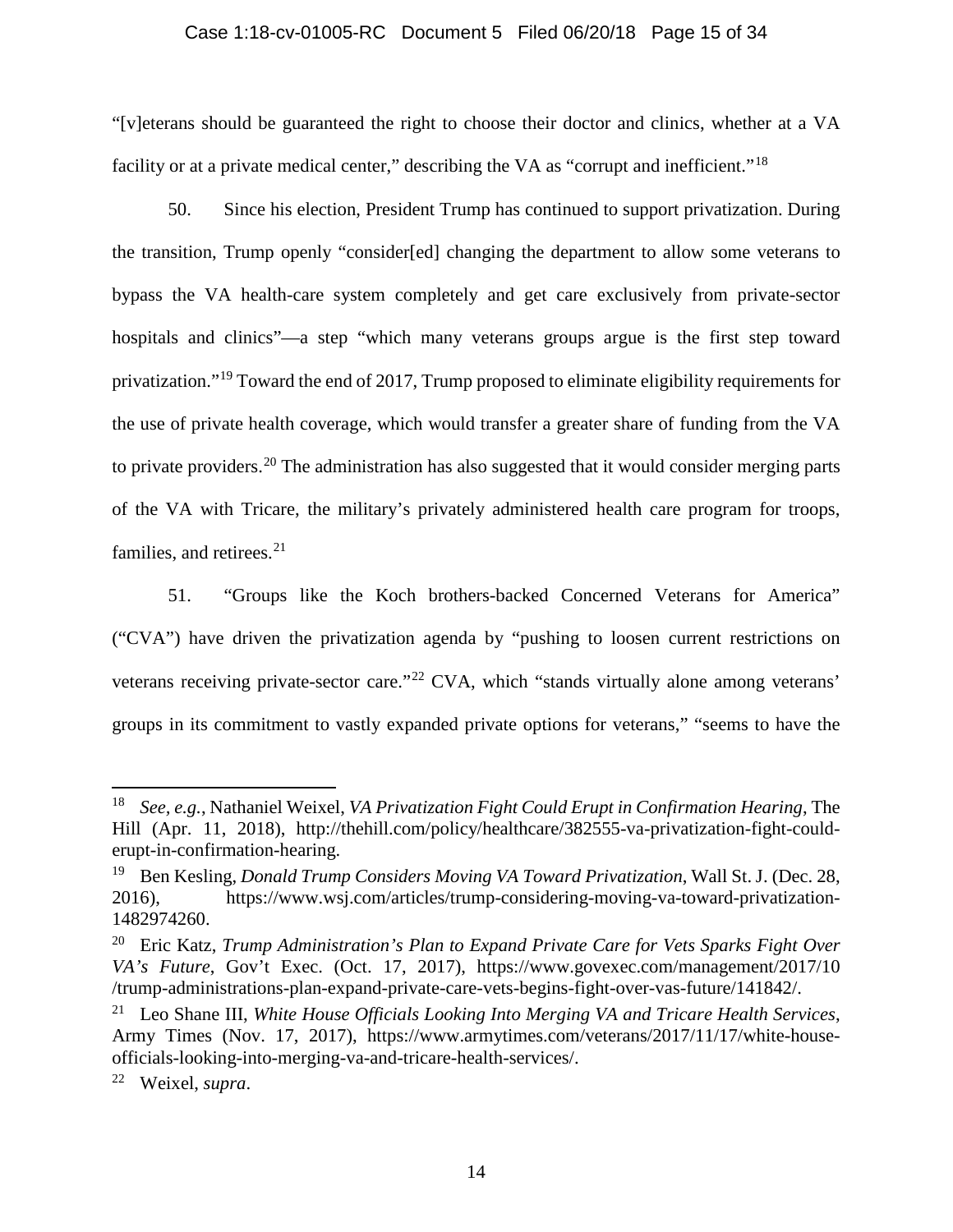### Case 1:18-cv-01005-RC Document 5 Filed 06/20/18 Page 16 of 34

Trump administration's ear."[23](#page-15-0) Indeed, President Trump's most recent plan for the VA closely "resembled the CVA's priorities," with six proposals that "drew directly on CVA ideas."<sup>[24](#page-15-1)</sup>

52. CVA and other proponents of privatization have also pushed the administration to hire friendly voices for critical positions in the federal government. "Darin Selnick, a former senior advisor to the Koch-funded group," served "as the veterans affairs adviser for the White House's Domestic Policy Council."[25](#page-15-2) Selnick was "pushed out of the [Department] last year after butting heads with Shulkin over privatization of veterans health services."[26](#page-15-3) Just days before President Trump fired former Secretary Shulkin, however, Selnick returned to a post at the VA.<sup>[27](#page-15-4)</sup> President Trump also considered Fox News host Pete Hegseth, the former executive director of CVA, as a potential replacement for Shulkin, as well as Rick Perry, the current Secretary of Energy, who has said that he "supports moving more veterans' care to the private sector."<sup>[28](#page-15-5)</sup> And President Trump

<span id="page-15-0"></span> <sup>23</sup> Josh Keefe, *Is the VA Being Privatized? This Koch-Backed Group Says It Just Wants "Choice" but Veterans Aren't So Sure*, Newsweek (Apr. 5, 2018), http://www.newsweek.com/kochbrothers-backed-group-could-determine-future-va-870693.

<span id="page-15-1"></span><sup>24</sup> Isaac Arnsdorf, *Inside the Trump Administration's Internal War Over the VA*, Politico Mag. (Feb. 16, 2018), https://www.politico.com/magazine/story/2018/02/16/trump-veterans-affairs-vadavid-shulkin-217013.

<span id="page-15-2"></span><sup>25</sup> Nicholas Fandos & Dave Philipps, *In Battle Over Future of Veterans' Care, Moderation Wins, for Now*, N.Y. Times (Mar. 6, 2018), https://www.nytimes.com/2018/03/06/us/politics/veteransaffairs-shulkin-koch-brothers.html.

<span id="page-15-3"></span><sup>26</sup> Lorraine Woellert, *Shulkin Critic Leaves White House to Return to VA*, Politico (Mar. 26, 2018), https://www.politico.com/story/2018/03/26/shulkin-va-white-house-486776.

<span id="page-15-4"></span><sup>27</sup> *Id.*

<span id="page-15-5"></span><sup>28</sup> Lisa Rein, *Trump Eyes 'Fox & Friends' Personality Pete Hegseth to Take Over Veterans Affairs*, Wash. Post (Mar. 15, 2018), https://www.washingtonpost.com/politics/trump-eyes-foxand-friends-personality-pete-hegseth-to-take-over-veterans-affairs/2018/03/15/f8d03ef6-284e-11e8-b79d-f3d931db7f68\_story.html; Kaitlan Collins et al., *Trump Eyes Rick Perry to Replace VA Secretary*, CNN (Mar. 18, 2018), https://www.cnn.com/2018/03/13/politics/rick-perry-davidshulkin-veterans-affairs/index.html.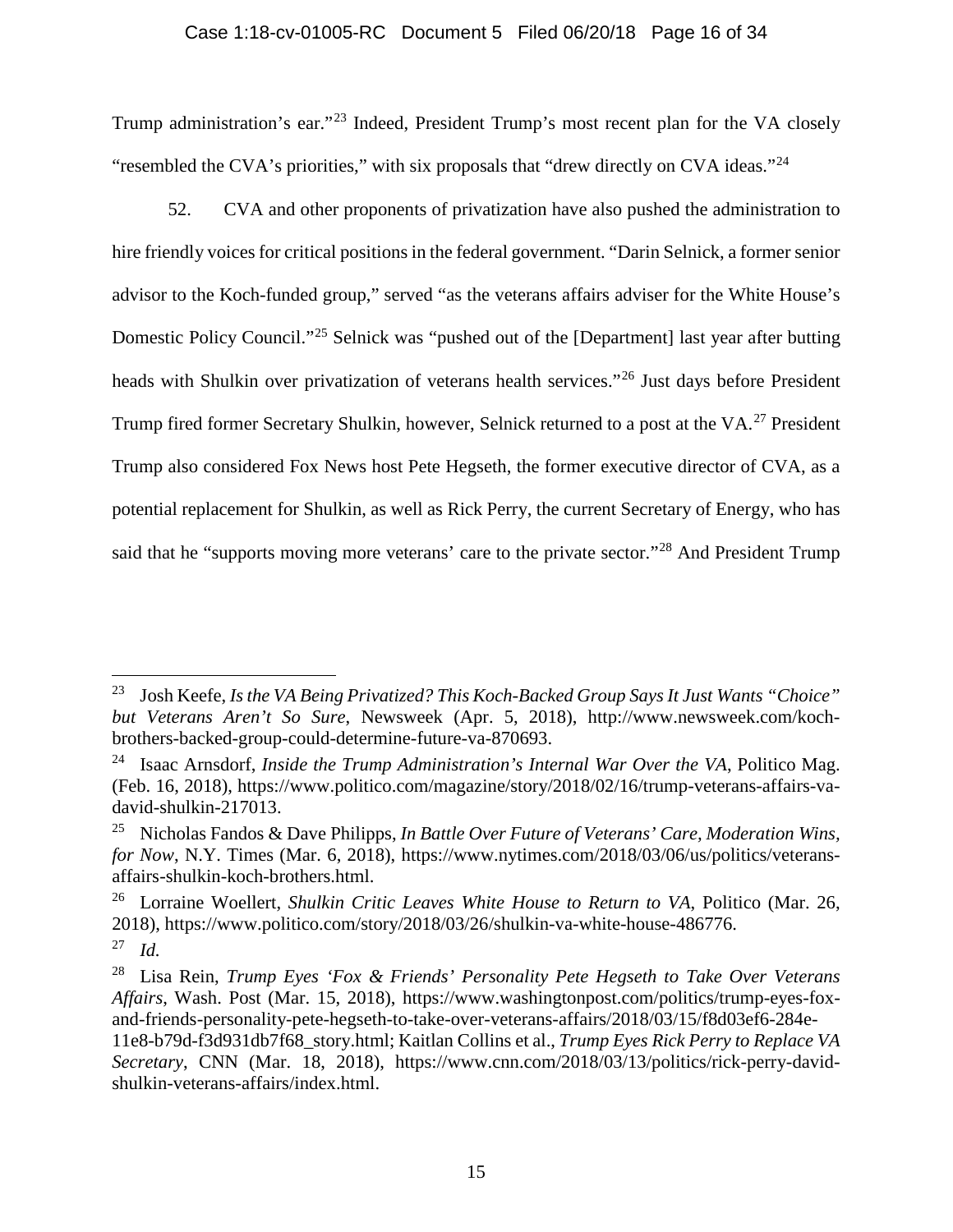### Case 1:18-cv-01005-RC Document 5 Filed 06/20/18 Page 17 of 34

has also leaned on Jeff Miller, a former member of Congress allied with CVA—and now a lobbyist—as his "point man on veterans policy."<sup>[29](#page-16-0)</sup>

53. Privatization would imperil Plaintiffs' and other veterans' essential health care. A 2016 study by RAND found that the "[q]uality of care delivered by VA is generally equal to or better than care delivered in the private sector."<sup>[30](#page-16-1)</sup> Another 2016 RAND study, based on a metaanalysis of 69 articles, confirmed that "[s]tudies of safety and effectiveness indicated generally favorable performance by VA facilities compared to non-VA facilities."[31](#page-16-2) That study confirmed a 2010 report from the Department itself, which reviewed 55 studies and concluded that "the available literature suggests that the care provided in the VA compares favorably to non-VA care systems, albeit with some caveats."<sup>[32](#page-16-3)</sup>

54. Moreover, the Department "has developed singular expertise on the medical needs of veterans,"[33](#page-16-4) in subjects like severe trauma, rare diseases, amputations, burns, exposure to toxic substances like Agent Orange, physical therapy, anxiety, post-traumatic stress disorder, and other service-related ailments. "VHA's behavioral health programs, particularly with their integration of behavioral health and primary care, are largely unrivalled."[34](#page-16-5) Because of its unique

<span id="page-16-0"></span> <sup>29</sup> Arnsdorf, *supra*.

<span id="page-16-1"></span><sup>30</sup> Carrie M. Farmer et al., *Balancing Demand and Supply for Veterans' Health Care*, Rand Health Q. (June 20, 2016), https://www.ncbi.nlm.nih.gov/pmc/articles/PMC5158276/.

<span id="page-16-2"></span><sup>31</sup> Claire O'Hanlon et al., *Comparing VA and Non-VA Quality of Care: A Systematic Review*, 32 J. Gen. Internal Med. 105, 118 (2016).

<span id="page-16-3"></span><sup>32</sup> Health Servs. Research & Dev. Serv., *Comparison of Qualify of Care in VA and Non-VA Settings: A Systematic Review*, Dep't of Veterans Affairs, at vi (Sept. 2010), https://www.hsrd.research.va.gov/publications/esp/quality.pdf.

<span id="page-16-4"></span><sup>33</sup> Daniel Marans, *Veterans Groups Worry VA Chief's Ouster Sets the Stage for Privatization*, HuffPost (Mar. 29, 2018), https://www.huffingtonpost.com/entry/veterans-group-worry-davidshulkin-ouster-va-privatization\_us\_5abd6b70e4b0a47437a9b663.

<span id="page-16-5"></span><sup>34</sup> *Final Report*, Comm'n on Care 22 (June 30, 2016), https://s3.amazonaws.com/sitesusa/wpcontent/uploads/sites/912/2016/07/Commission-on-Care\_Final-Report\_063016\_FOR-WEB.pdf.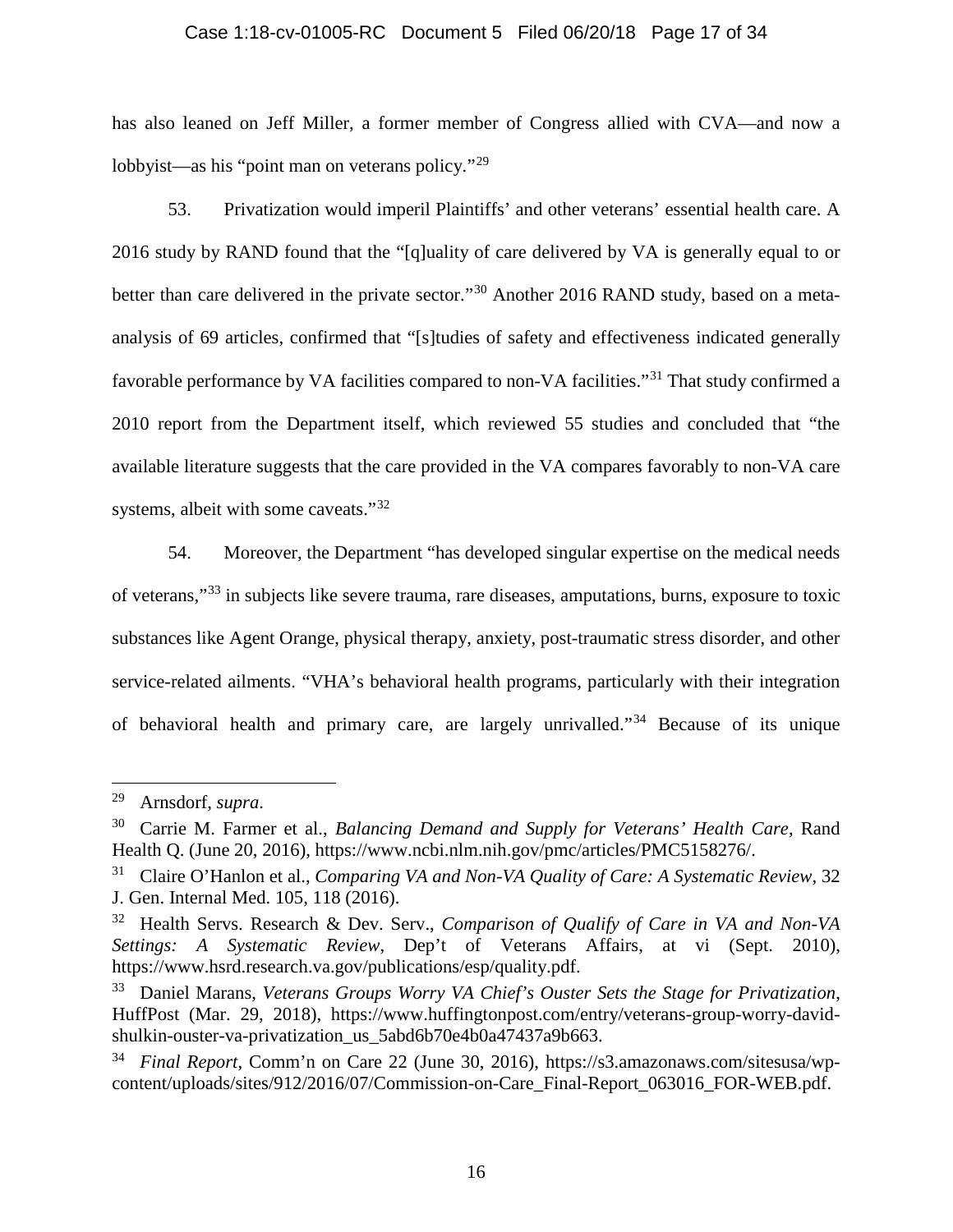### Case 1:18-cv-01005-RC Document 5 Filed 06/20/18 Page 18 of 34

competencies, the VA "provides highly integrated treatment specific to the needs of veterans— care that is typically not available at any price to patients outside the VA system."<sup>[35](#page-17-0)</sup>

55. Privatization would be more expensive to boot. "Policymakers in both parties argue that offering veterans unrestricted choice between the public veterans health care system and private medical providers would be too expensive and lead to the dismantling of the Veterans Affairs system."[36](#page-17-1) The nonpartisan Congressional Budget Office has found that "the structure of VHA and published studies suggest that VHA care has been cheaper than care provided by the private sector."<sup>[37](#page-17-2)</sup> Services provided by the VA in the past "would have cost about 21 percent more if those services had been delivered through the private sector."[38](#page-17-3) For these reasons, the Committee for a Responsible Federal Budget estimated that Trump's 2016 campaign "plan to reform the veterans affairs system and increase veterans' access to private doctors would cost about \$500 billion" over the next ten years. $39$ 

56. Most veterans oppose privatization. One survey found that "the vast majority of veterans (87%) believe the federal government should provide a health care system dedicated to the needs of ill, injured and wounded veterans," despite the VA's flaws.<sup>[40](#page-17-5)</sup> Another found that

<span id="page-17-0"></span> <sup>35</sup> Phillip Longman & Suzanne Gordon, *VA Health Care: A System Worth Saving*, Am. Legion, https://www.legion.org/publications/238801/longman-gordon-report-va-healthcare-systemworth-saving (last visited June 18, 2018).

<span id="page-17-1"></span><sup>36</sup> Fandos & Philipps, *supra*.

<span id="page-17-2"></span><sup>37</sup> *Comparing the Costs of the Veterans' Health Care System with Private-Sector Costs*, Cong. Budget Office 1 (Dec. 2014), https://www.cbo.gov/sites/default/files/113th-congress-2013- 2014/reports/49763-VA\_Healthcare\_Costs.pdf.

<span id="page-17-3"></span><sup>38</sup> *Id.* at 5.

<span id="page-17-4"></span><sup>&</sup>lt;sup>39</sup> *Promises and Price Tags: A Fiscal Guide to the 2016 Election, Comm. for a Responsible Fed.* Budget 5 (2016), http://www.crfb.org/sites/default/files/CRFB\_Promises\_and\_Price\_Tags.pdf.

<span id="page-17-5"></span><sup>40</sup> *The DAV Veterans Pulse Survey*, Disabled Am. Veterans (Nov. 11, 2015), https://www.dav.org/wp-content/uploads/DAV-Pulse-Report-Final.pdf.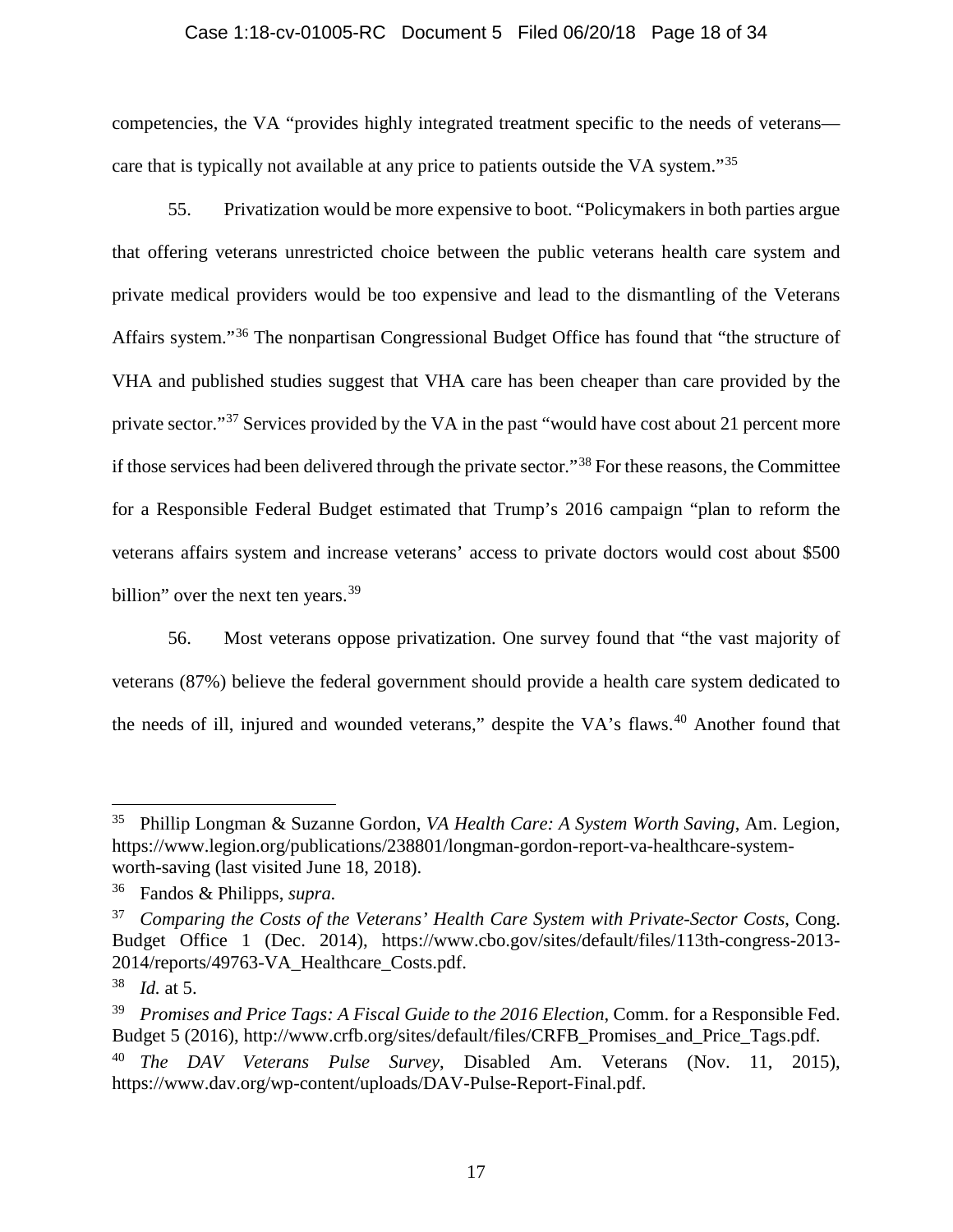### Case 1:18-cv-01005-RC Document 5 Filed 06/20/18 Page 19 of 34

veterans overwhelmingly reject the idea that "the VA health care system should be dismantled by creating a subsidy-based private health insurance for veterans, shutdown completely and outsourced to the private sector, or limited to only serving service-connected conditions."[41](#page-18-0)

## **The President Fires Secretary Shulkin**

57. On February 14, 2017, the Senate confirmed Dr. David J. Shulkin to serve as Secretary of Veterans Affairs by a 100 to 0 vote—the only cabinet secretary in this administration to be confirmed unanimously. $42$ 

58. During his tenure, former Secretary Shulkin promised to prevent privatization of VA health services, noting in one statement that: "Many of VA's services cannot be replicated in the private sector. In addition to providing some of the best quality overall health care in the country, VA delivers world class services in polytrauma, spinal cord injury and rehabilitation, prosthetics and orthotics, traumatic brain injury, post-traumatic stress treatments and other behavioral health programs."[43](#page-18-2)

59. Just over a year after his confirmation, on March 28, 2018, President Trump fired former Secretary Shulkin.[44](#page-18-3)

<span id="page-18-0"></span> <sup>41</sup> *Our Care 2017: A Report Evaluating Veterans Health Care*, Veterans of Foreign Wars (Mar. 2017), https://www.vfw.org/-/media/vfwsite/files/advocacy/vfw-our-care-2017--executivesummary.pdf?la=en.

<span id="page-18-1"></span><sup>42</sup> Wilson Andrews, *How Each Senator Voted on Trump's Cabinet and Administration Nominees*, N.Y. Times, https://www.nytimes.com/interactive/2017/01/31/us/politics/trump-cabinetconfirmation-votes.html? r=0&mtrref=en.wikipedia.org (last updated May 11, 2017).

<span id="page-18-2"></span><sup>43</sup> David Shulkin, *Veterans Affairs Secretary - VA Health Care Will Not Be Privatized on Our Watch*, USA Today (July 24, 2017) https://www.usatoday.com/story/opinion/2017/07/24 /veterans-health-care-will-not-be-privatized-david-shulkin-column/499417001/.

<span id="page-18-3"></span><sup>44</sup> *See, e.g.*, Nicholas Fandos & Maggie Haberman, *Veterans Affairs Secretary Is Latest to Go as Trump Shakes Up Cabinet*, N.Y. Times (Mar. 28, 2018), https://www.nytimes.com /2018/03/28/us/politics/david-shulkin-veterans-affairs-trump.html; Amanda Macias, *David Shulkin, Fired By Trump, Warns that Privatizing the Veterans Affairs Department Will Hurt Veterans*, CNBC (Mar. 29, 2018), https://www.cnbc.com/2018/03/29/david-shulkin-fired-by-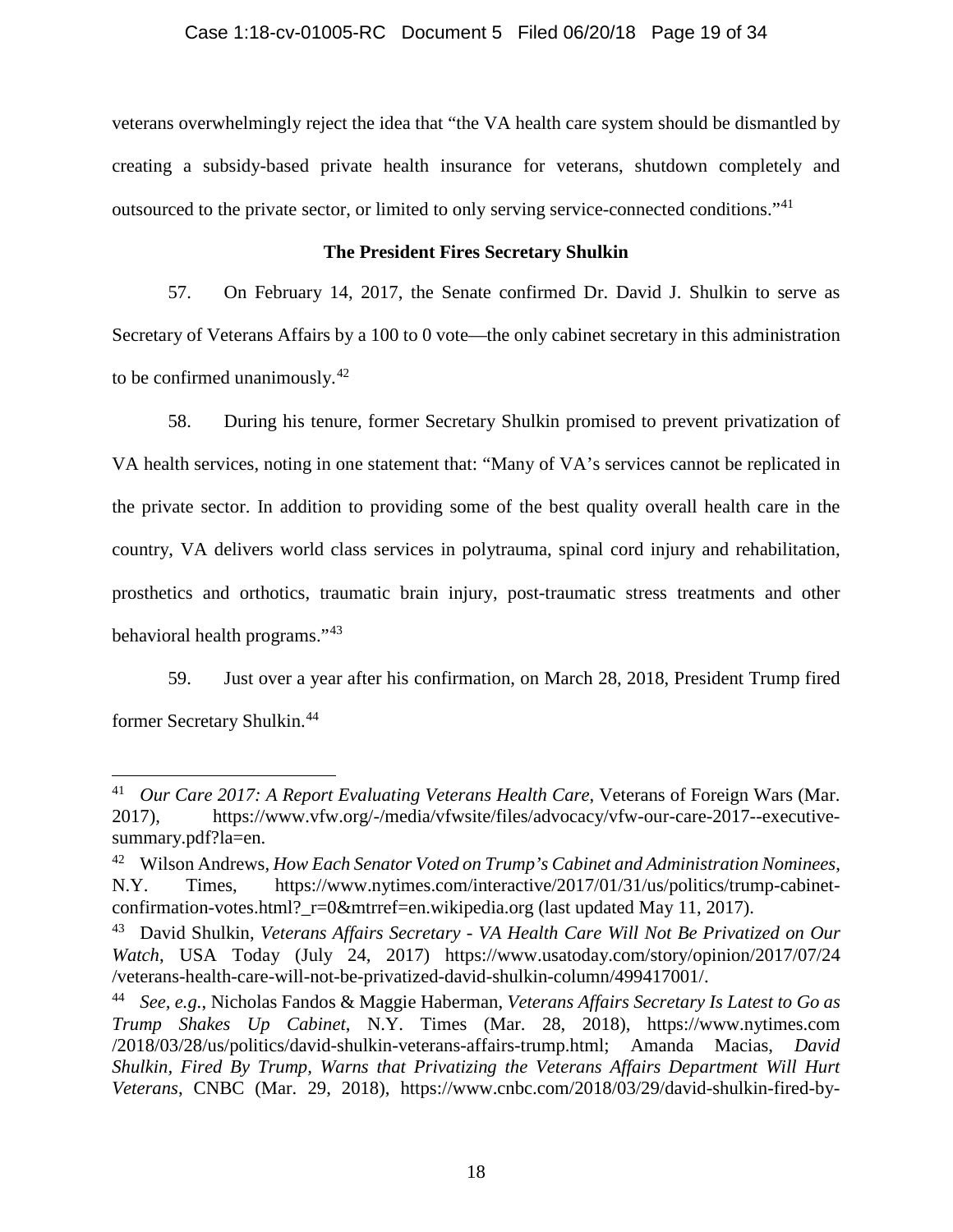### Case 1:18-cv-01005-RC Document 5 Filed 06/20/18 Page 20 of 34

60. That morning, former Secretary Shulkin spoke to the President, who "made no mention of the fact that he was about terminate [him]."[45](#page-19-0) Several hours later, however, the President's Chief of Staff, John Kelly, called Shulkin to inform him that the President intended to fire him. [46](#page-19-1)

61. President Trump then "announced Shulkin's ouster in a tweet."[47](#page-19-2) Specifically, President Trump tweeted that he intended to nominate Dr. Ronny L. Jackson as the new Secretary of Veterans Affairs, but was "thankful for Dr. David Shulkin's service to our country and to our GREAT VETERANS!"<sup>[48](#page-19-3)</sup> When asked "if he was essentially fired via the tweet from the president, Shulkin responded: 'Yes.'"[49](#page-19-4)

62. Notwithstanding these public reports, the administration soon began to insist that former Secretary Shulkin had resigned. On March 31, Spokeswoman Lindsey Walters explained that "Secretary Shulkin resigned from his position as Secretary of the Department of Veterans

 $\overline{a}$ 

trump-warns-against-privatizing-the-va.html; Hope Yen & Zeke Miller, *Trump Fires Veterans Affairs Secretary Shulkin*, Time (Mar. 28, 2018), http://time.com/5219737/trump-fires-veteransaffairs-secretary-david-shulkin-admiral-ronny-jackson/.

<span id="page-19-0"></span><sup>45</sup> Rebecca Morin, *Shulkin: Trump Didn't Mention Firing in Call Hours Before He Was Fired*, Politico (Mar. 29, 2018), https://www.politico.com/story/2018/03/29/trump-shulkin-firing-tweetcall-492412.

<span id="page-19-1"></span><sup>46</sup> *Id.*

<span id="page-19-2"></span><sup>47</sup> Todd Shields, *Trump's Outgoing Veterans Affairs Secretary Blasts 'Toxic' Washington*, Bloomberg (Mar. 29, 2018), https://www.bloomberg.com/news/articles/2018-03-28/trump-oustsshulkin-as-veterans-affairs-chief-in-latest-shakeup.

<span id="page-19-3"></span><sup>48</sup> Donald J. Trump (@realDonaldTrump), Twitter (Mar. 28, 2017, 2:31 PM), https://twitter.com /realDonaldTrump/status/979108653377703936 [hereinafter "Trump Tweet"].

<span id="page-19-4"></span><sup>49</sup> Meagan Vazquez, *Shulkin Says He Was Fired Via Trump Tweet*, CNN (Apr. 2, 2018), https://edition.cnn.com/2018/04/02/politics/shulkin-tweet-fired-cnntv/index.html.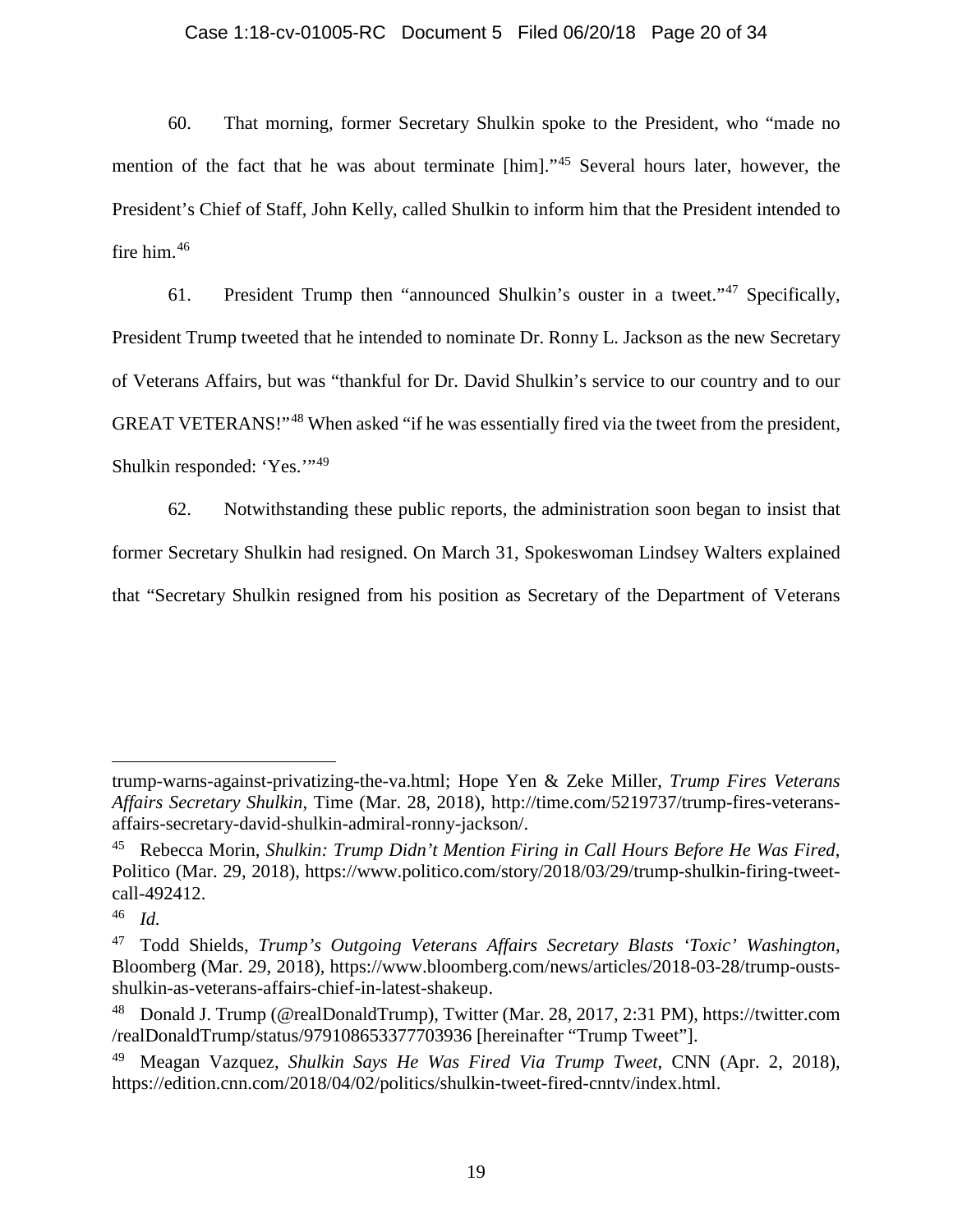### Case 1:18-cv-01005-RC Document 5 Filed 06/20/18 Page 21 of 34

Affairs."[50](#page-20-0) This assertion has been "strongly disputed" by "a person familiar with Shulkin's dismissal ... [who] not[ed] that he did not submit a resignation letter."<sup>[51](#page-20-1)</sup>

63. By April 2, the administration changed its explanation again. White House communications aide Mercedes Schlapp stated that Kelly "called Shulkin and gave him the opportunity to resign."[52](#page-20-2) When pressed on whether that meant Shulkin had been fired, Schlapp clarified that "General Kelly offered him the opportunity to resign. At this point, the president said it was time to move on in terms of Veterans Affairs. He thanks Secretary Shulkin for his service."[53](#page-20-3)

64. Former Secretary Shulkin's dismissal was preceded by months of plotting by administration officials, motivated by disagreements about "how far and how fast to privatize health care for veterans, a long-sought goal for conservatives like the Koch brothers."<sup>[54](#page-20-4)</sup> "[T]he president's appointees have felt betrayed by what they see as backtracking at the department on access to privately provided health care," and in December "quietly bypassed the secretary to advance legislation that would open the way for more privately provided health care for

<span id="page-20-0"></span> <sup>50</sup> Andrew Restuccia, *Did Shulkin Get Fired or Resign? This Is Why It Matters*, Politico (Mar. 31, 2018), https://www.politico.com/story/2018/03/31/did-shulkin-get-fired-or-resign-veterans-492877.

<span id="page-20-1"></span><sup>51</sup> *Id.*

<span id="page-20-2"></span><sup>52</sup> Juana Summers, *Shulkin Says He Was Fired. The White House Said He Resigned. Here's Why It Matters*, CNN (Apr. 2, 2018), https://www.cnn.com/2018/04/02/politics/shulkin-trumpresigned-fired/index.html.

<span id="page-20-3"></span><sup>53</sup> Andrew Restuccia, *White House Appears to Shift Explanation on Whether Shulkin Resigned or Was Fired*, Politico (Apr. 2, 2018), https://www.politico.com/story/2018/04/02/shulkin-resignor-fire-495074.

<span id="page-20-4"></span><sup>54</sup> Fandos & Haberman, *supra*.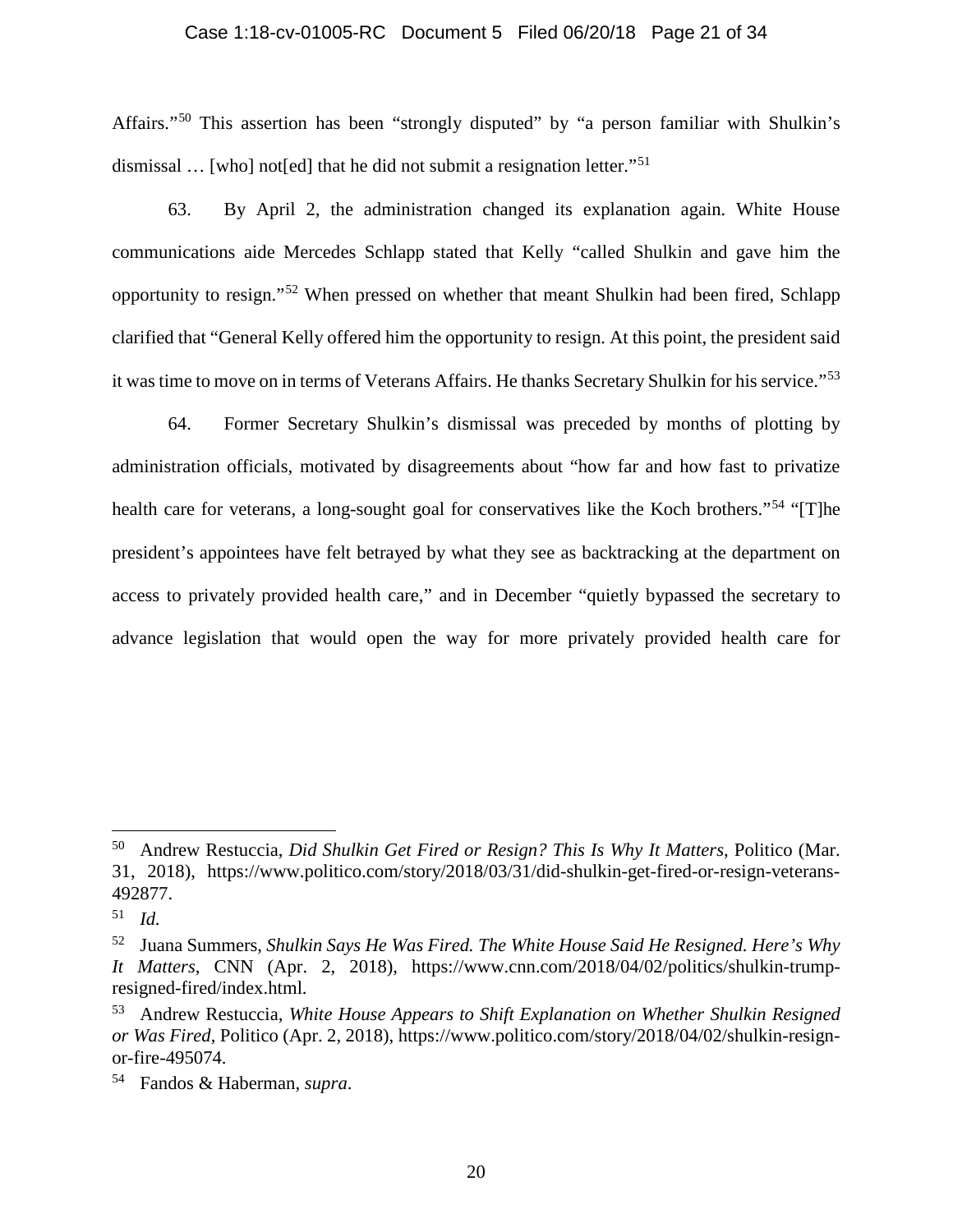### Case 1:18-cv-01005-RC Document 5 Filed 06/20/18 Page 22 of 34

veterans."[55](#page-21-0) In other words, "[t]he fight over the leadership of the department is part of a longrunning battle over how to deliver health care to the nation's veterans."[56](#page-21-1)

65. In an editorial published the day he was fired, former Secretary Shulkin attributed his dismissal to "advocates within the administration for privatizing V.A. health services," who "saw [him] as an obstacle to privatization who had to be removed."[57](#page-21-2) Specifically, Shulkin believed that "privatization is a political issue aimed at rewarding select people and companies with profits, even if it undermines care for veterans."<sup>[58](#page-21-3)</sup> In Shulkin's view, "[t]he private sector, already struggling to provide adequate access to care in many communities, is ill-prepared to handle the number and complexity of patients that would come from closing or downsizing V.A. hospitals and clinic."<sup>[59](#page-21-4)</sup>

66. President Trump himself even admitted that he fired Shulkin to accelerate the

privatization of the VA, claiming in a speech on March 30 that "[w]e made changes because we

<span id="page-21-0"></span> <sup>55</sup> Dave Philipps & Nicholas Fandos, *Intrigue at V.A. as Secretary Says He Is Being Forced Out*, N.Y. Times, Feb. 15, 2018, https://www.nytimes.com/2018/02/15/us/veterans-affairs-davidshulkin.html.

<span id="page-21-1"></span><sup>56</sup> *Id.*

<span id="page-21-2"></span><sup>57</sup> David J. Shulkin, *Privatizing the V.A. Will Hurt Veterans*, N.Y. Times, Mar. 28, 2018, https://www.nytimes.com/2018/03/28/opinion/shulkin-veterans-affairs-privatization.html. <sup>58</sup> *Id.*

<span id="page-21-4"></span><span id="page-21-3"></span><sup>59</sup> *Id.* Former Secretary Shulkin repeated his account in an interview with NPR, asserting that "political forces in the Trump administration want to privatize the VA – and that he was standing in the way." Laurel Wamsley & Scott Neuman, *Fired VA Secretary Says White House Muzzled Him*, NPR (Mar. 29, 2018), https://www.npr.org/sections/thetwo-way/2018/03/29/597866101 /fired-va-secretary-says-white-house-muzzled-him. According to Shulkin, "[t]here are many political appointees in the VA that believe that we are moving in the wrong direction or weren't moving fast enough toward privatizing the VA." *Id.* And he told MSNBC that "[t]here was clear evidence … that the political appointees inside the VA were working against me and my leadership team because they felt that we were trying to strengthen the VA rather than moving towards privatization." Phil Helsel, *Fired VA Head Shulkin Says Political Appointees Were Focused on Privatization*, NBC News (Mar. 29, 2018), https://www.nbcnews.com/politics/politicsnews/fired-va-head-shulkin-says-political-appointees-were-focused-privatization-n861351.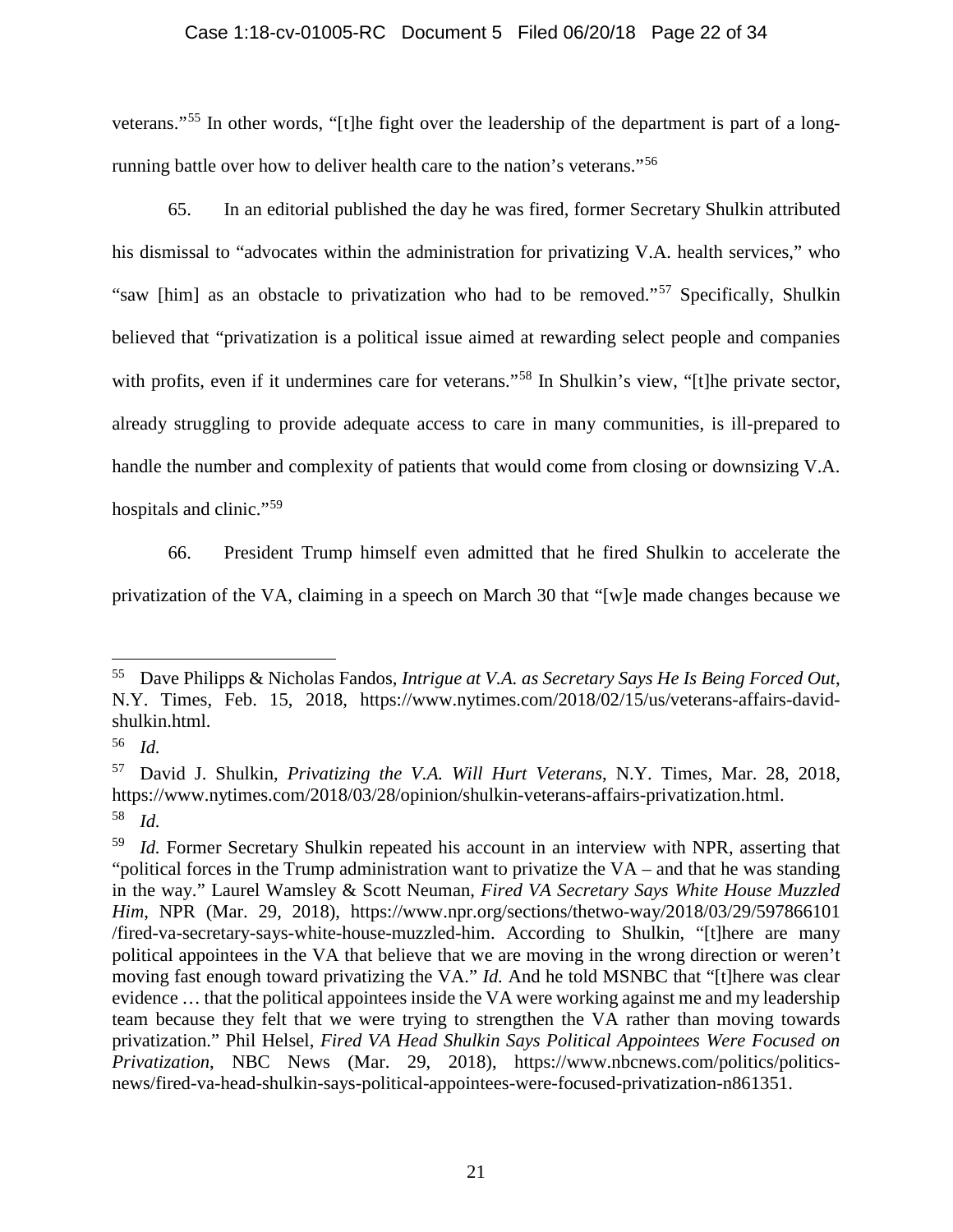### Case 1:18-cv-01005-RC Document 5 Filed 06/20/18 Page 23 of 34

want them taken care of, we want them to have choice so that they can run to a private doctor and take care of it, and it's going to get done."[60](#page-22-0)

67. More recently, "[i]n a private meeting … with major veterans groups," Chief of Staff Kelly, who delivered the news to former Secretary Shulkin that he had been fired, "repeatedly said that the decision to remove Shulkin was President Donald Trump's," thereby "contradict[ing] the White House's claims about David Shulkin's departure."[61](#page-22-1)

68. In nominating Shulkin's proposed replacement, Dr. Ronny Jackson, the White House did not say that Shulkin resigned—as the White House typically does when nominating a new official to replace an official who resigned.<sup>[62](#page-22-2)</sup> Dr. Jackson's nomination to serve as Secretary of Veterans Affairs has since been withdrawn.<sup>[63](#page-22-3)</sup>

## **The President Unlawfully Bypasses the Order of Succession**

69. Federal law presumptively mandates that "the Deputy Secretary shall be Acting Secretary of Veterans Affairs … in the event of a vacancy in the office of Secretary." 38 U.S.C. § 304. Thus, when Secretary Shulkin was fired, then-Deputy Secretary Thomas Bowman became

<span id="page-22-0"></span> <sup>60</sup> Donovan Slack, *Donald Trump Says David Shulkin Out of Sync with Agenda on Private Sector Veterans Care*, USA Today (Mar. 29, 2018), https://www.usatoday.com/story/news /politics/onpolitics/2018/03/29/donald-trump-firing-va-secretary-says-he-fired-david-shulkingive-veterans-choice-private-sector-car/470598002/.

<span id="page-22-1"></span><sup>61</sup> Isaac Arnsdorf, *White House Chief of Staff Contradicts White House Claim on VA Shakeup*, ProPublica (Apr. 16, 2018), https://www.propublica.org/article/david-shulkin-white-house-chiefof-staff-contradicts-white-house-claim-on-va-shakeup.

<span id="page-22-2"></span><sup>62</sup> *One Nomination Sent to the Senate Today*, White House (Apr. 16, 2018), https://www.whitehouse.gov/presidential-actions/one-nomination-sent-senate-today-5/.

<span id="page-22-3"></span><sup>63</sup> Cristiano Lima, *Ronny Jackson Withdraws as Veterans Affairs Secretary Nominee*, Politico (Apr. 26, 2018), https://www.politico.com/story/2018/04/26/ronny-jackson-withdraws-asveterans-affairs-secretary-nominee-555110.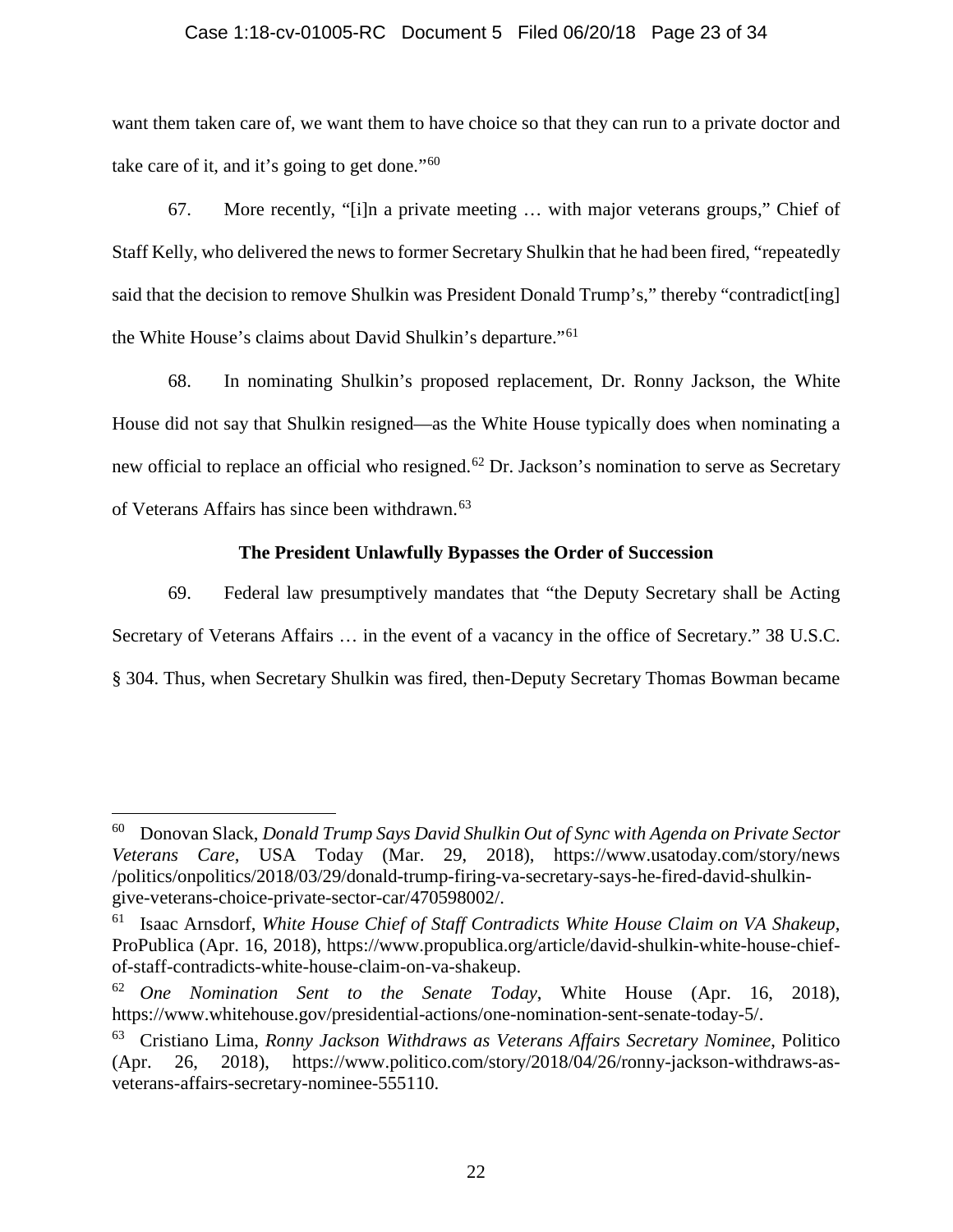### Case 1:18-cv-01005-RC Document 5 Filed 06/20/18 Page 24 of 34

the lawful acting Secretary. Before his appointment as Deputy Secretary, Bowman had a lengthy career in VA leadership positions and other policy roles related to veterans' affairs.<sup>[64](#page-23-0)</sup>

70. Bypassing the legal succession requirements, President Trump instead appointed Robert Wilkie—the Under Secretary of Defense for Personnel and Readiness—to serve as acting Secretary of Veterans Affairs (again by tweet).<sup>[65](#page-23-1)</sup> Wilkie purported to serve as acting Secretary, and the Department recognized him as the Secretary.

71. The President appears to have bypassed Deputy Secretary Bowman due to Bowman's opposition to privatization of VA health services. In an email sent in December 2017, the President's senior advisor on veterans affairs, Jake Leinenkugel, proposed that the administration replace Bowman with himself, and former Secretary Shulkin with a "strong political candidate," as retaliation for their positions on privatization.<sup>[66](#page-23-2)</sup> Leinenkugel described Bowman as an "obstructionist<sup>[]"</sup> opposed to the administration's privatization agenda.<sup>[67](#page-23-3)</sup>

72. Then, in February 2018, the Washington Post reported that the administration again sought to fire Deputy Secretary Bowman, who "was said to be at odds with the administration's plan to expand health care access for veterans through private producers," as a "warning shot" to

<span id="page-23-0"></span> <sup>64</sup> *See Thomas G. Bowman*, *Deputy Secretary of Veterans Affairs*, Dep't of Veterans Affairs, https://www.va.gov/opa/bios/docs/bowman.pdf (last visited June 18, 2018).

<span id="page-23-1"></span><sup>65</sup> *See* Trump Tweet, *supra*.

<span id="page-23-2"></span><sup>66</sup> *See* Fandos & Philipps, *supra*.

<span id="page-23-3"></span><sup>67</sup> Lisa Rein et al., *VA Chief Fights for His Political Future Amid Internal Strife and Allegations of Subterfuge*, Wash. Post (Feb. 15, 2018), https://www.washingtonpost.com/politics/va-chieffights-for-his-political-future-amid-internal-strife-and-allegations-of-subterfuge/2018/02/15 /e0c5ca2e-1278-11e8-9570-29c9830535e5\_story.html.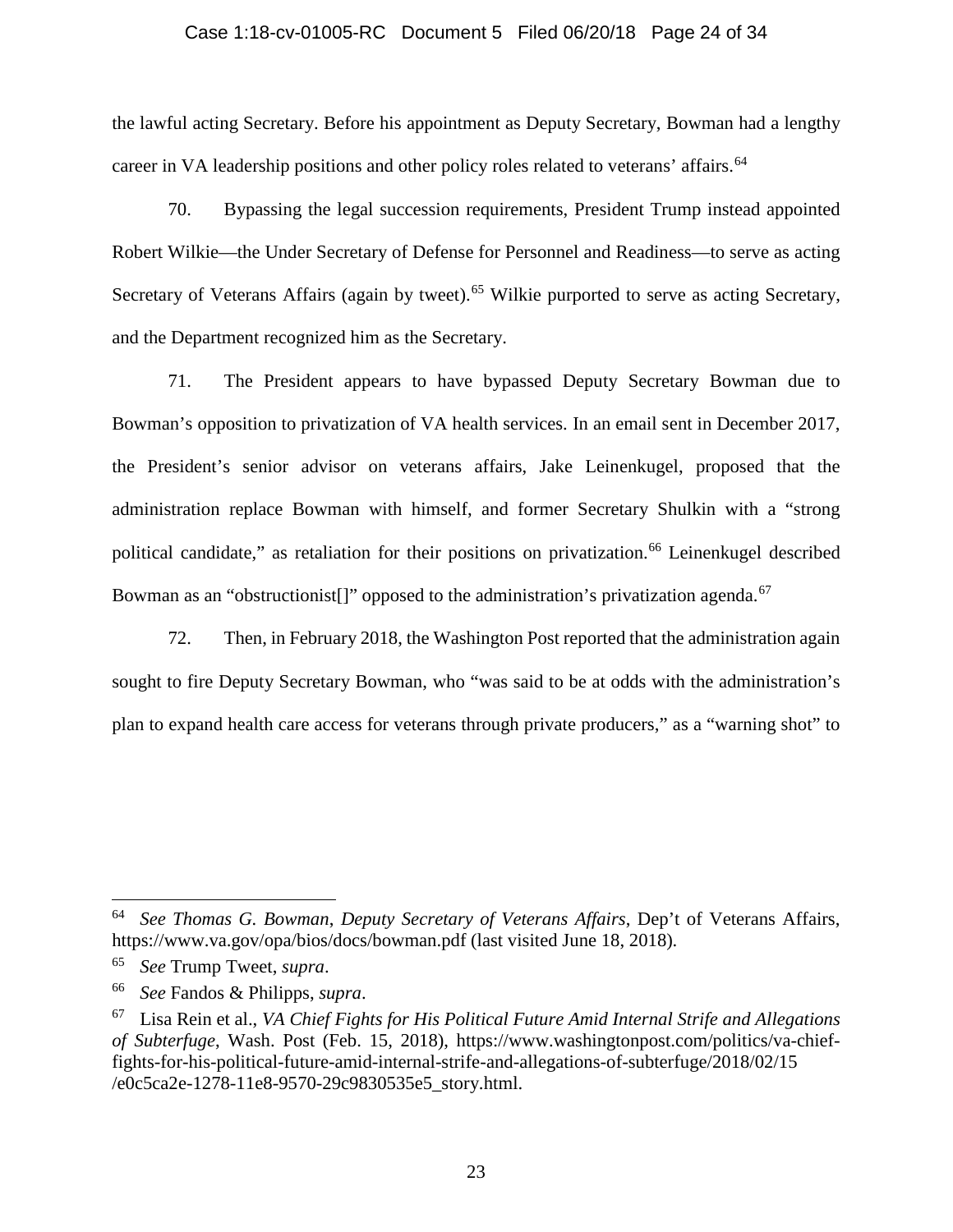### Case 1:18-cv-01005-RC Document 5 Filed 06/20/18 Page 25 of 34

former Secretary Shulkin.<sup>[68](#page-24-0)</sup> "Bowman had pushed back on broad privatization efforts, leading Trump to berate him in an Oval Office meeting for his lack of loyalty."[69](#page-24-1)

73. President Trump has since announced that he intends to nominate Wilkie to serve as the Secretary of Veterans Affairs, prompting Wilkie to resign from his position as acting Secretary,<sup>[70](#page-24-2)</sup> although Wilkie's nomination has not yet been formally submitted to the Senate. On May 30, after Wilkie resigned as acting Secretary, the President selected Defendant O'Rourke, the Chief of Staff of Veterans Affairs, to serve as acting Secretary.<sup>[71](#page-24-3)</sup> O'Rourke now purports to serve as acting Secretary, and the Department recognizes him as the Secretary.<sup>[72](#page-24-4)</sup>

74. Bowman resigned as Deputy Secretary on June 15, 2018.<sup>[73](#page-24-5)</sup> The VA's organic statute does not specify who must become the Secretary when the Deputy Secretary position is vacant. However, under Executive Order 13,736, the Under Secretary for Benefits, Paul R. Lawrence, would become the acting Secretary of Veterans Affairs. *Providing an Order of Succession Within the Department of Veterans Affairs*, Exec. Order 13,736 (Aug. 16, 2016). In

<span id="page-24-0"></span> <sup>68</sup> Emily Wax-Thibodeaux et al., *White House Targets VA's Deputy Secretary As 'A Warning Shot' to Agency's Leader*, Wash. Post (Feb. 8, 2018), https://www.washingtonpost.com /amphtml/world/national-security/white-house-targets-vas-deputy-secretary-as-a-warning-shotto-agencys-leader/2018/02/08/cc052006-0d11-11e8-95a5-c396801049ef\_story.html.

<span id="page-24-1"></span><sup>69</sup> Woellert et al., *Trump's VA Pick Blindsides Staff, Deepens Agency Disarray*, Politico (Mar. 29, 2018), https://www.politico.com/story/2018/03/29/trumps-veterans-pick-agency-451219; *see also* Fandos & Haberman, *supra* ("The officials … came to consider Dr. Shulkin and his top deputy as obstacles.").

<span id="page-24-2"></span><sup>70</sup> Richard Sisk, *Wilkie Steps Down As Acting VA Head While Awaiting Senate Confirmation*, Military.com (May 30, 2018), https://www.military.com/daily-news/2018/05/30/wilkie-stepsdown-acting-va-head-while-awaiting-senate-confirmation.html; *see also* 5 U.S.C. § 3345(b)(1).

<span id="page-24-3"></span><sup>71</sup> *VA Announces New Acting Secretary, Retirement of Deputy Secretary*, Dep't of Veterans Affairs (May 30, 2018), https://www.va.gov/opa/pressrel/pressrelease.cfm?id=4062.

<span id="page-24-4"></span><sup>72</sup> *Acting Secretary of Veterans Affairs*, Dep't of Veterans Affairs, https://www.va.gov/opa/bios/secva.asp (last visited June 18, 2018).

<span id="page-24-5"></span><sup>73</sup> *VA Announces New Acting Secretary, Retirement of Deputy Secretary*, *supra*.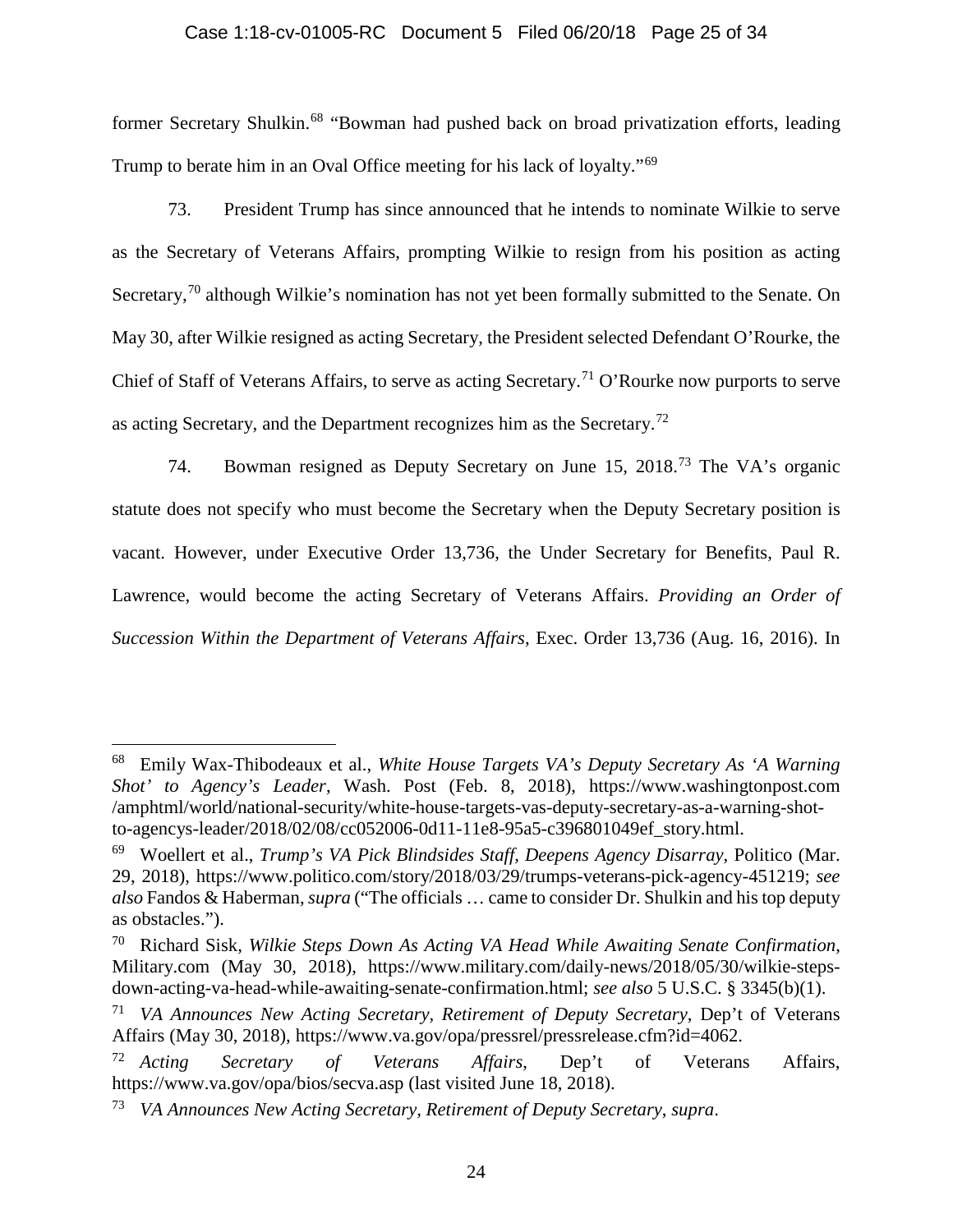### Case 1:18-cv-01005-RC Document 5 Filed 06/20/18 Page 26 of 34

any event, the President lacks authority to select another official, such as Defendant O'Rourke, to serve as acting Secretary.

### **Wilkie and O'Rourke Take Control of the Department**

75. To date, Wilkie and Defendant O'Rourke have taken action in reliance on their purported authority as acting Secretary.

76. As of June 18, 2018, the Department had issued nine final rules, ten proposed rules, and seventy-one notices in the few months since Wilkie and O'Rourke took office, and apparently in reliance on their authority as acting Secretary. The nine final rules include rules expanding access to non-VA care through the Veterans Choice program, authorizing health care providers to practice telehealth, amending the rating schedule that addresses gynecological conditions and disorders of the breast, amending the rating schedule that addresses eye disabilities, and amending acquisition regulations—rules that affect how and whether veterans will receive necessary health care—as well as a rule that affects which veterans are eligible for Supplemental Service-Disabled Veterans' Insurance.[74](#page-25-0) Three additional rules are currently pending review at the Office of Information and Regulatory Affairs.<sup>[75](#page-25-1)</sup> The Department has also issued guidance regarding staffing, pay administration, histopathology technicians, licensed professional mental health counselors, Congressional relations, and health care resources contracting.<sup>[76](#page-25-2)</sup>

<span id="page-25-0"></span> <sup>74</sup> *Veterans Affairs Department*, Fed. Register, https://www.federalregister.gov/agencies /veterans-affairs-department (last visited June 18, 2018)

<span id="page-25-1"></span><sup>75</sup> *List of Regulatory Actions Currently Under Review*, Office of Info. & Regulatory Affairs, https://www.reginfo.gov/public/jsp/EO/eoDashboard.jsp (last visited June 18, 2018).

<span id="page-25-2"></span><sup>76</sup> *VA Publications*, Dep't of Veterans Affairs, https://www.va.gov/vapubs/Search\_action.cfm ?formno=&tkey=&dType=0&SortBy=issue&sort=desc&oid=0 (last visited June 18, 2018).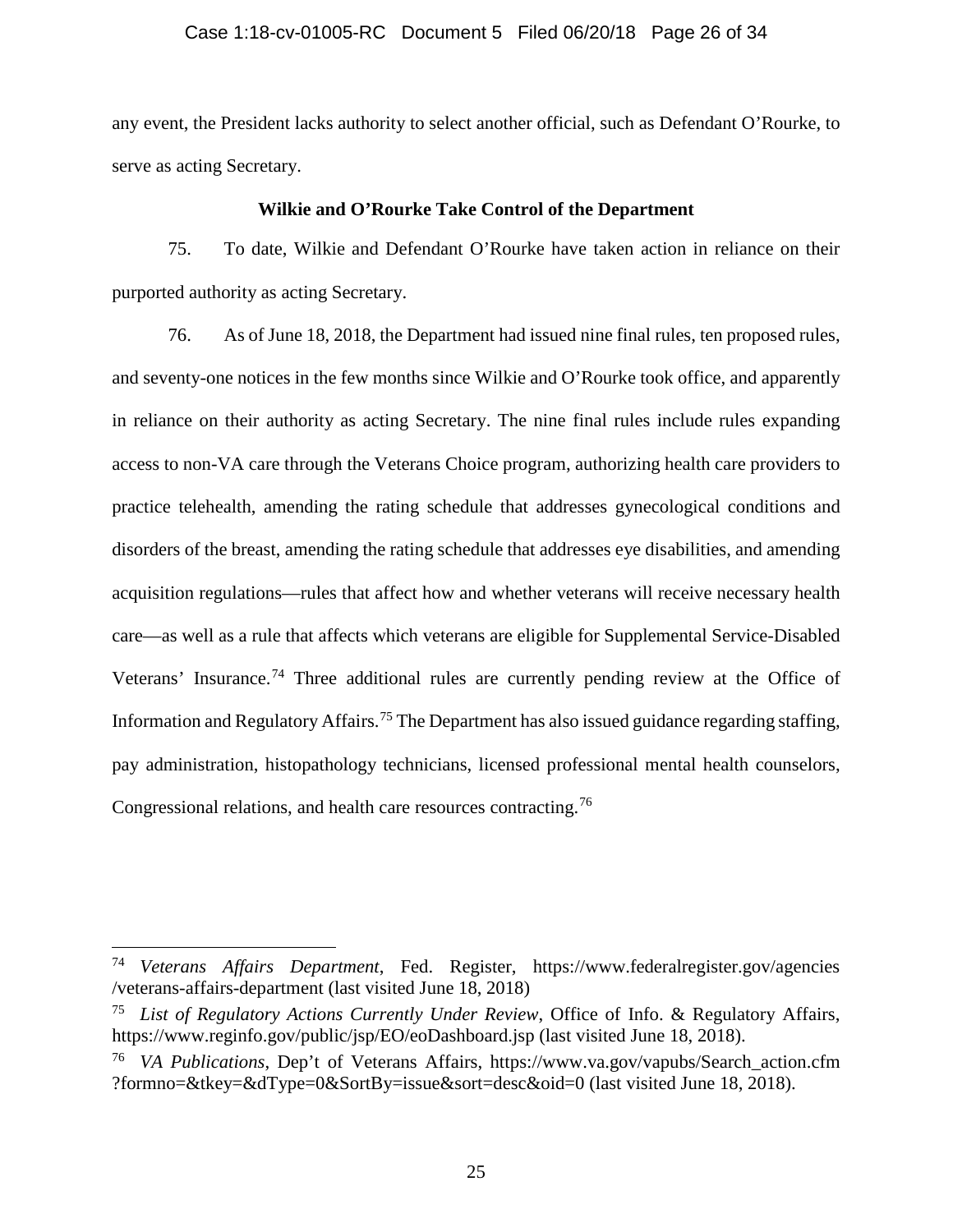### Case 1:18-cv-01005-RC Document 5 Filed 06/20/18 Page 27 of 34

77. Similarly, as of June 18, 2018, the Department had approved 524 contracts since Wilkie took office.<sup>[77](#page-26-0)</sup> At the same time, the dubious legality of Wilkie's and O'Rourke's respective appointments has called the Department's authority to enter contracts into question, including a recent contract regarding the Department's medical records system.<sup>[78](#page-26-1)</sup> That contract was announced by Wilkie on May 18.[79](#page-26-2)

78. Because Wilkie and O'Rourke were not authorized to enter into these contracts, the availability of the services and materials provided pursuant to them could be jeopardized at any time. Moreover, the Department could be subjected to conflicting and overlapping obligations, draining the Department's resources and reducing its ability to provide care to Plaintiffs and other veterans. This problem will only increase with time, as O'Rourke takes or approves more and more actions that are subject to invalidation. As a result, Plaintiffs' and other veterans' health care is and will continue to be in imminent danger.

79. Wilkie used his platform as acting Secretary to advocate on behalf of reforms that would push the VA toward privatization. On April 9, purporting to speak for "America's veterans," he issued a statement urging Congress to pass a bill expanding the VA Choice program, which

<span id="page-26-0"></span> <sup>77</sup> *Opportunities*, Fed. Bus. Opportunities, https://www.fbo.gov/index? (advanced search with "Department of Veterans Affairs" as the agency and a contract award date between March 28 and June 18, 2018) (last visited June 18, 2018).

<span id="page-26-1"></span><sup>78</sup> Leo Shane III, *Ambitious VA Medical Records Overhaul in Jeopardy After Department Shakeup*, Army Times (Apr. 19, 2018), https://www.armytimes.com/veterans/2018/04 /19/ambitious-va-medical-records-overhaul-in-jeopardy-after-department-shakeup/.

<span id="page-26-2"></span><sup>79</sup> Jessica Davis, *VA Officially Signs with Cerner on EHR Modernization Project*, Healthcare IT News (May 18, 2018), http://www.healthcareitnews.com/news/va-officially-signs-cerner-ehrmodernization-project.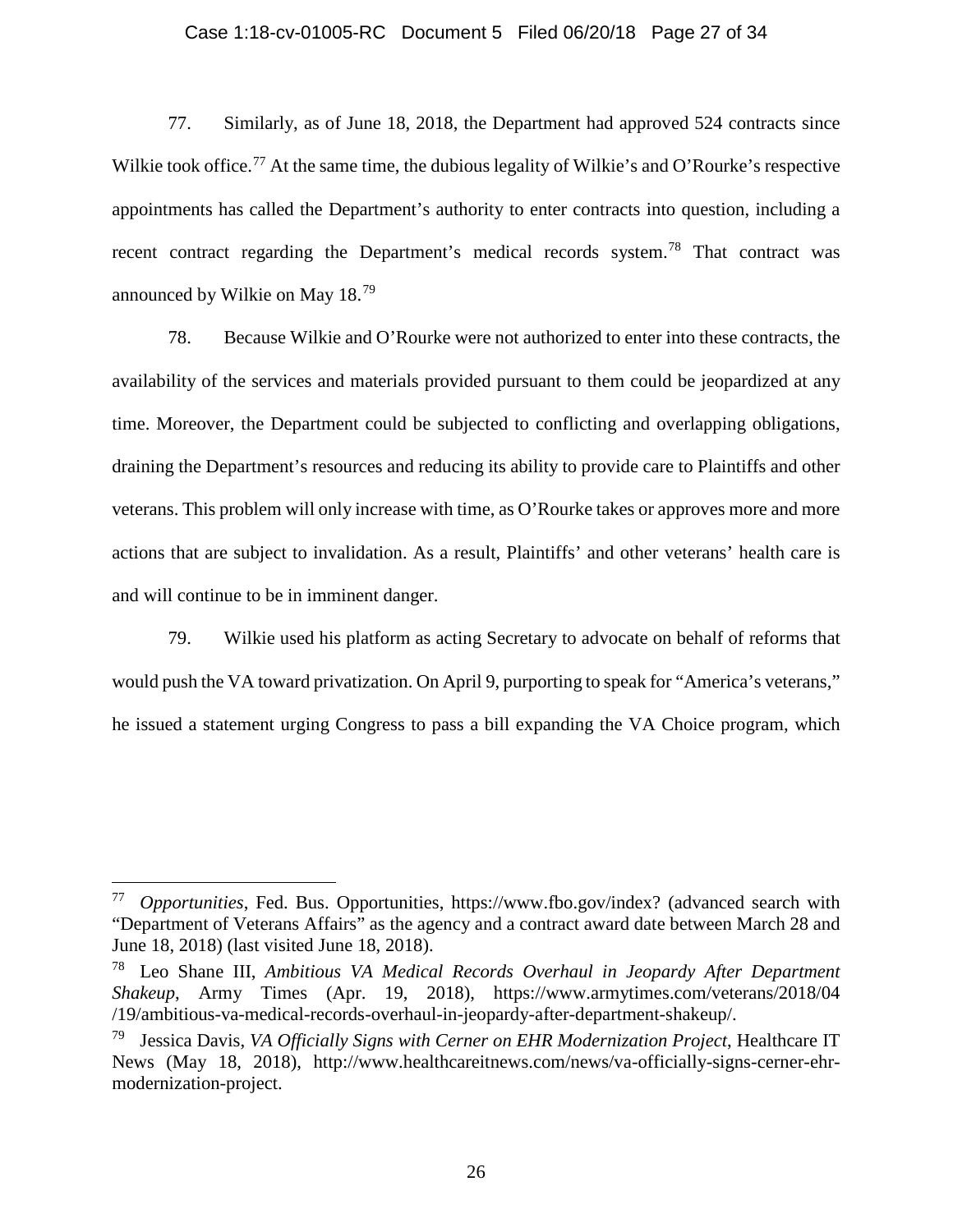### Case 1:18-cv-01005-RC Document 5 Filed 06/20/18 Page 28 of 34

"allow[s] Veterans to seek care in the private sector."[80](#page-27-0) Similarly, O'Rourke has advocated for letting veterans "choose a local provider if that's a better option for them."<sup>[81](#page-27-1)</sup>

80. Senior staffers (including former Deputy Secretary Bowman) have also left the Department, or have been reassigned within the Department, since Wilkie and O'Rourke took office. For example, Scott Blackburn, the acting Executive in Charge for the Office of Information and Technology, left the Department on April 17.[82](#page-27-2)

81. In a statement, VA Press Secretary Curt Cashour described the departed officials as "employees who were wedded to the status quo and not on board with this administration's policies or pace of change."[83](#page-27-3) According to Cashour, the VA's leadership "is now firmly aligned with President Trump and his priorities," "speaking with one voice to Veterans, employees and outside stakeholders, such as Congress and veterans service organizations," and "working closely with the White House to implement the president's priorities for VA."<sup>[84](#page-27-4)</sup> Those priorities include "work[ing] with Congress to get community care reform legislation passed" that would increase access to private health care providers, as well as "finaliz[ing] a decision on the department's electronic health record (EHR) modernization."[85](#page-27-5)

<span id="page-27-0"></span> <sup>80</sup> *Statement by Acting VA Secretary Robert Wilkie – Congress Must Pass Choice Bill Now to Give Best Care Options to Our Veterans*, Dep't of Veterans Affairs (Apr. 9, 2018), https://www.va.gov/opa/pressrel/pressrelease.cfm?id=4036.

<span id="page-27-1"></span><sup>81</sup> Julie Grant, *Acting VA Secretary: 'This President Has Made a Promise to Veterans*,*'* CBS Pittsburgh (June 7, 2018), http://pittsburgh.cbslocal.com/2018/06/07/peter-orourke-veteransaccountability-whistleblower-act/.

<span id="page-27-2"></span><sup>82</sup> Jessie Bur, *Veterans Affairs CIO Scott Blackburn Resigns*, Fed. Times (Apr. 18, 2018), https://www.federaltimes.com/management/leadership/2018/04/17/veterans-affairs-cio-scottblackburn-resigns/.

<span id="page-27-3"></span><sup>83</sup> *Statement by VA Press Secretary Curt Cashour on VA's Near-Term Priorities Under Acting Secretary Robert Wilkie*, Dep't of Veterans Affairs (Apr. 25, 2018), https://www.va.gov/opa/pressrel/pressrelease.cfm?id=4043.

<span id="page-27-4"></span><sup>84</sup> *Id.*

<span id="page-27-5"></span><sup>85</sup> *Id.*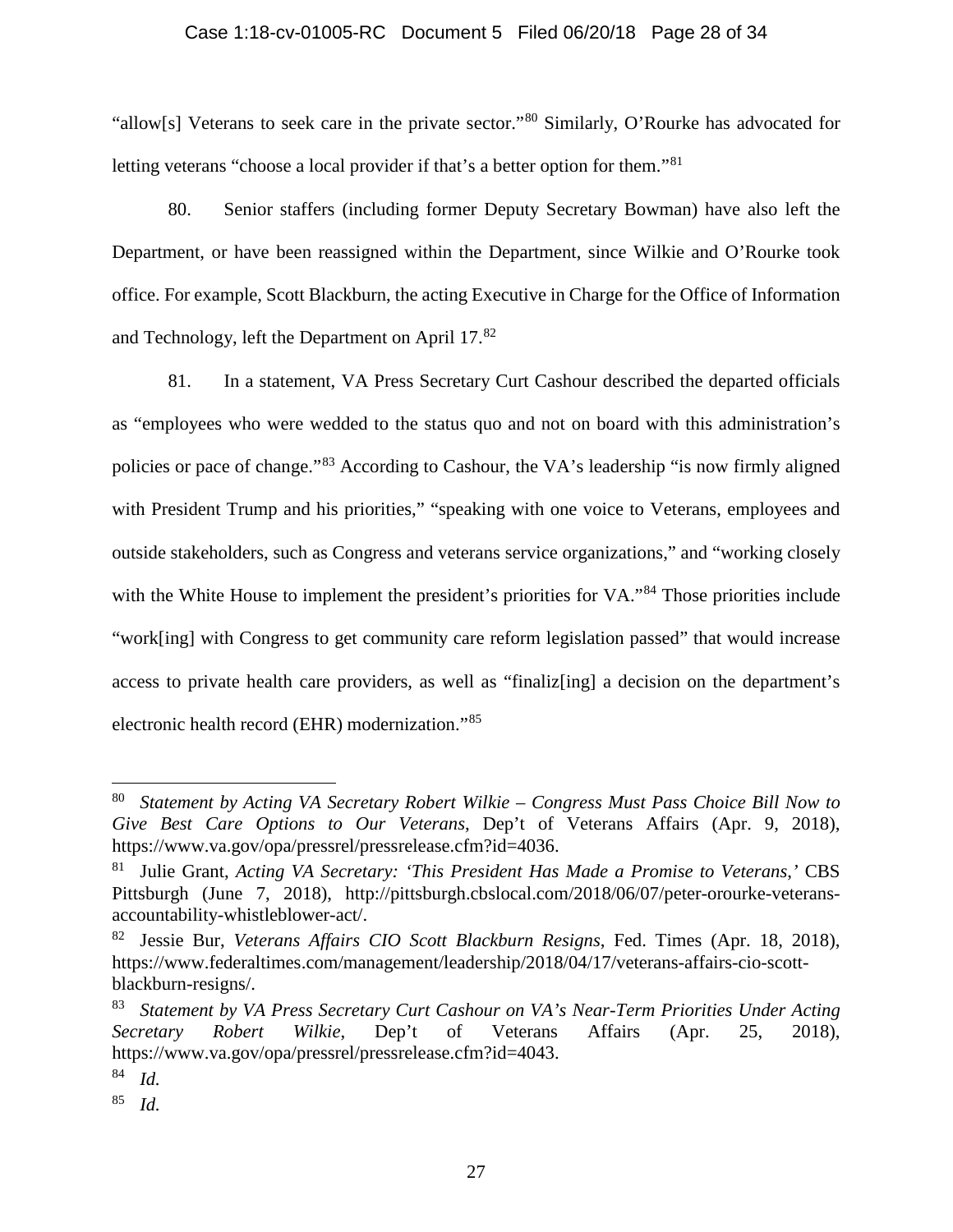### Case 1:18-cv-01005-RC Document 5 Filed 06/20/18 Page 29 of 34

82. Until Wilkie is confirmed by the Senate, O'Rourke will likely continue to serve as acting Secretary.

### **First Claim**

## **Wilkie's and O'Rourke's Appointments Violate the Federal Vacancies Reform Act, 5 U.S.C. § 3345** *et seq.***, and the Administrative Procedure Act, 5 U.S.C. § 706**

83. Plaintiffs incorporate the foregoing paragraphs as if set forth fully herein.

84. Under the Federal Vacancies Reform Act of 1998, the President "may direct a person who serves in an office for which appointment is required to be made by the President, by and with the advice and consent of the Senate, to perform the functions and duties of the vacant office temporarily in an acting capacity." 5 U.S.C. § 3345(a).

85. However, the President's power under the Act is limited; he may do so only if the previous officeholder "dies, resigns, or is otherwise unable to perform the functions and duties of the office." *Id.* The statute does not permit the President to fill the vacancy if the previous officeholder is removed from office or merely because the office is vacant, regardless of the reason for the vacancy.

86. Former Secretary Shulkin did not "die" or "resign." Nor was he "unable to perform the functions and duties of the office." He was ready and willing to continue serving as Secretary of Veterans Affairs. Instead, he was fired by the President. The President therefore lacked the power to appoint Wilkie or O'Rourke as acting Secretary.

87. Congress passed the FVRA to eliminate the "threat to the Senate's advice and consent power" posed by permitting the President to appoint acting officials at will. *N.L.R.B. v. SW Gen., Inc.*, 137 S. Ct. 929, 936 (2017). The President's appointment of Wilkie and O'Rourke in violation of the terms of the FVRA circumvents Congress's power over the appointment process entirely.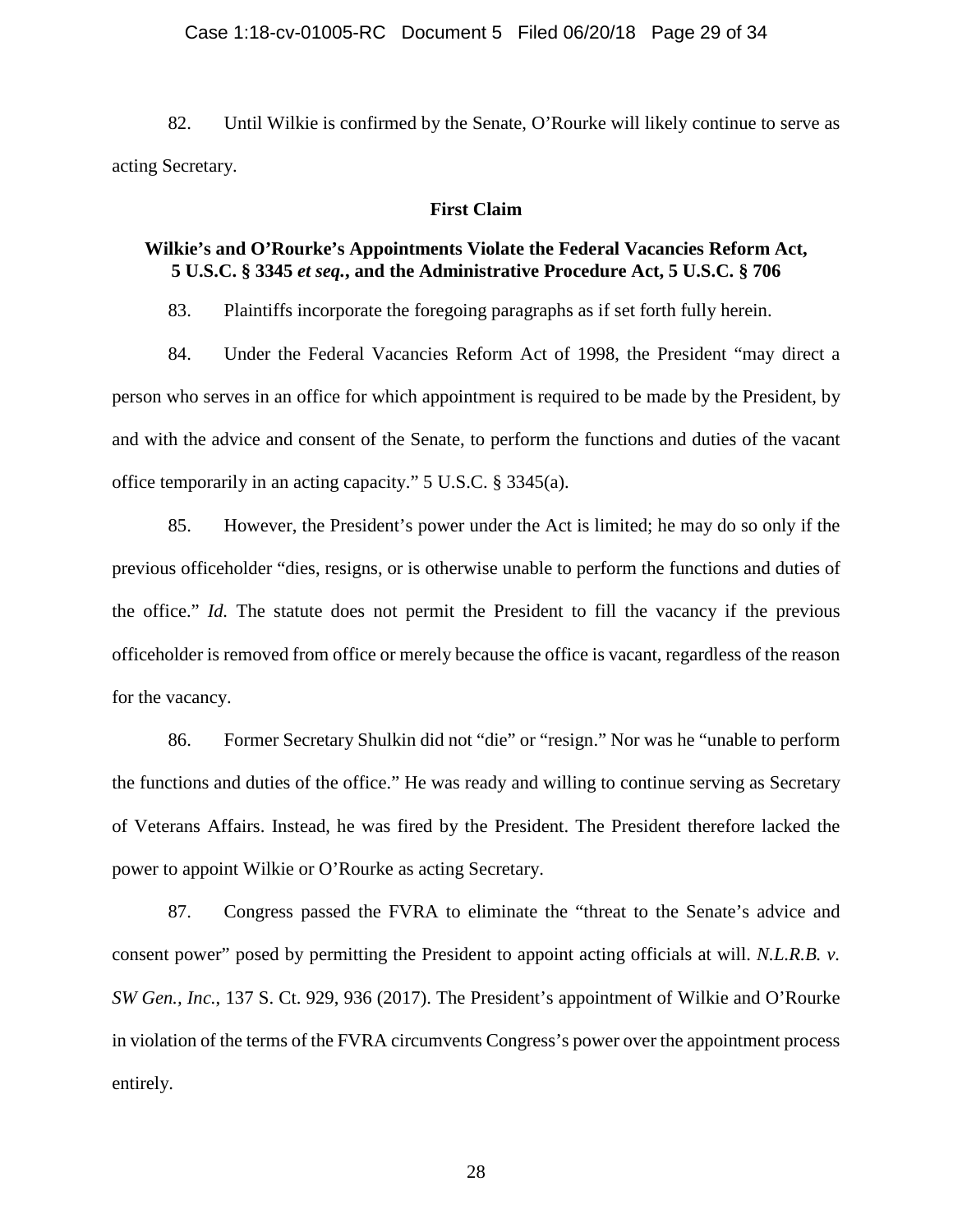### Case 1:18-cv-01005-RC Document 5 Filed 06/20/18 Page 30 of 34

88. Because Wilkie was not, and O'Rourke is not, the lawful acting Secretary, any action that either official took or takes in the future "shall have no force or effect," and "may not be ratified" by a subsequent Secretary. 5 U.S.C. § 3348(d).

89. The President's appointment of O'Rourke to serve as acting Secretary, O'Rourke's continued representation that he is the acting Secretary of Veterans Affairs, the Department's recognition that he currently serves in that office, and any actions taken by Wilkie or O'Rourke pursuant to their purported authority as acting Secretary are therefore unlawful, violating the FVRA, 5 U.S.C. § 3345 *et seq.*, the Department's order of succession statute, 38 U.S.C. § 304, and the Administrative Procedure Act, 5 U.S.C. § 706.

### **Second Claim**

## **Wilkie's and O'Rourke's Appointments Violate the Appointments Clause of the Constitution, art. II, § 2, cl. 2**

90. Plaintiffs incorporate the foregoing paragraphs as if set forth fully herein.

91. The Appointments Clause mandates that the President "shall nominate, and by and with the Advice and Consent of the Senate, shall appoint Ambassadors, other public Ministers and Consules, Judges of the Supreme Court, and all other Officers of the United States." U.S. Const. art. II, § 2, cl. 2.

92. Specifically, the Secretary of Veterans Affairs "is the head of the Department" of Veterans Affairs "and is appointed by the President, by and with the advice and consent of the Senate." 38 U.S.C. § 303.

93. By directing Wilkie, and then O'Rourke, to serve as the acting Secretary of Veterans Affairs, the President appointed them to that office within the meaning of the Appointments Clause and Section 303 of Title 38 of the U.S. Code.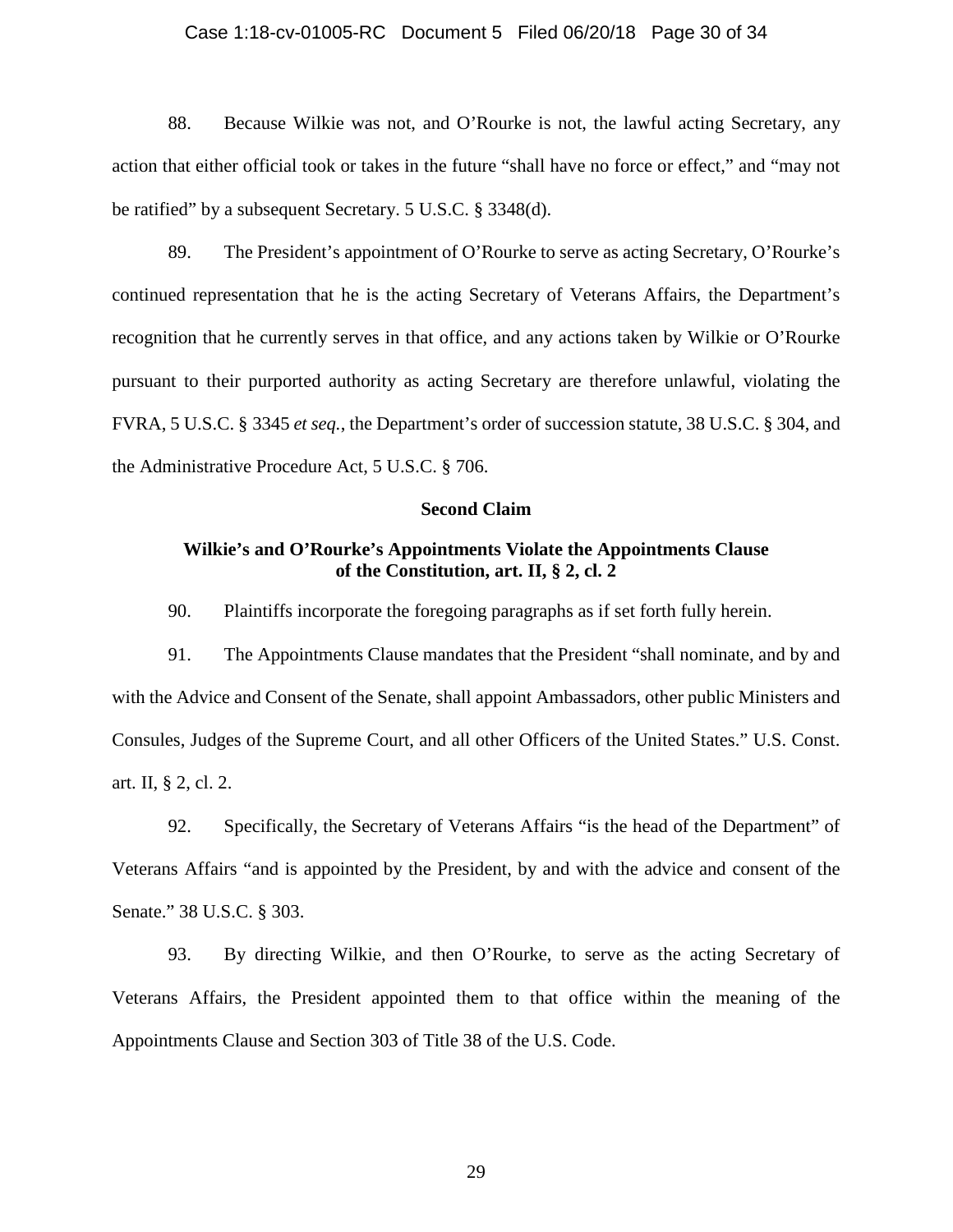### Case 1:18-cv-01005-RC Document 5 Filed 06/20/18 Page 31 of 34

94. However, neither O'Rourke nor Wilkie were nominated by the President nor confirmed by the Senate to serve in that position. Nor did the President lawfully appoint them to that office in an acting capacity under the terms of the FVRA, in derogation of the process established by Congress to protect its authority under the Appointments Clause. Wilkie's and O'Rourke's appointments as acting Secretary therefore violate the Appointments Clause.

95. The President's appointment of O'Rourke to serve as acting Secretary, O'Rourke's continued representation that he is the acting Secretary, the Department's recognition that he currently serves in that office, and any actions taken by Wilkie or O'Rourke pursuant to their purported authority as acting Secretary violate the Appointments Clause and are therefore void.

#### **Third Claim**

#### **Plaintiffs Are Entitled to a Declaratory Judgment Under 28 U.S.C. § 2201**

96. Plaintiffs incorporate the foregoing paragraphs as if set forth fully herein.

97. Under Section 2201 of Title 28 of the United States Code, "[i]n a case of actual controversy within its jurisdiction, … any court of the United States, upon the filing of an appropriate pleading, may declare the rights and other legal relations of any interested party seeking such declaration."

98. There is an actual controversy between Plaintiffs and Defendants regarding Wilkie's and O'Rourke's purported authority as acting Secretary of Veterans Affairs. Their unlawful appointments call into question the lawfulness of any actions they have taken or that O'Rourke will take while purporting to serve as acting Secretary, and thereby creates profound uncertainty over the standards and procedures by which veterans, including Plaintiffs, will receive the benefits to which they are entitled under federal law.

99. Any cutbacks in or additional requirements for obtaining veterans' benefits are presumed unlawful and subject to challenge if enacted under O'Rourke's leadership. In particular,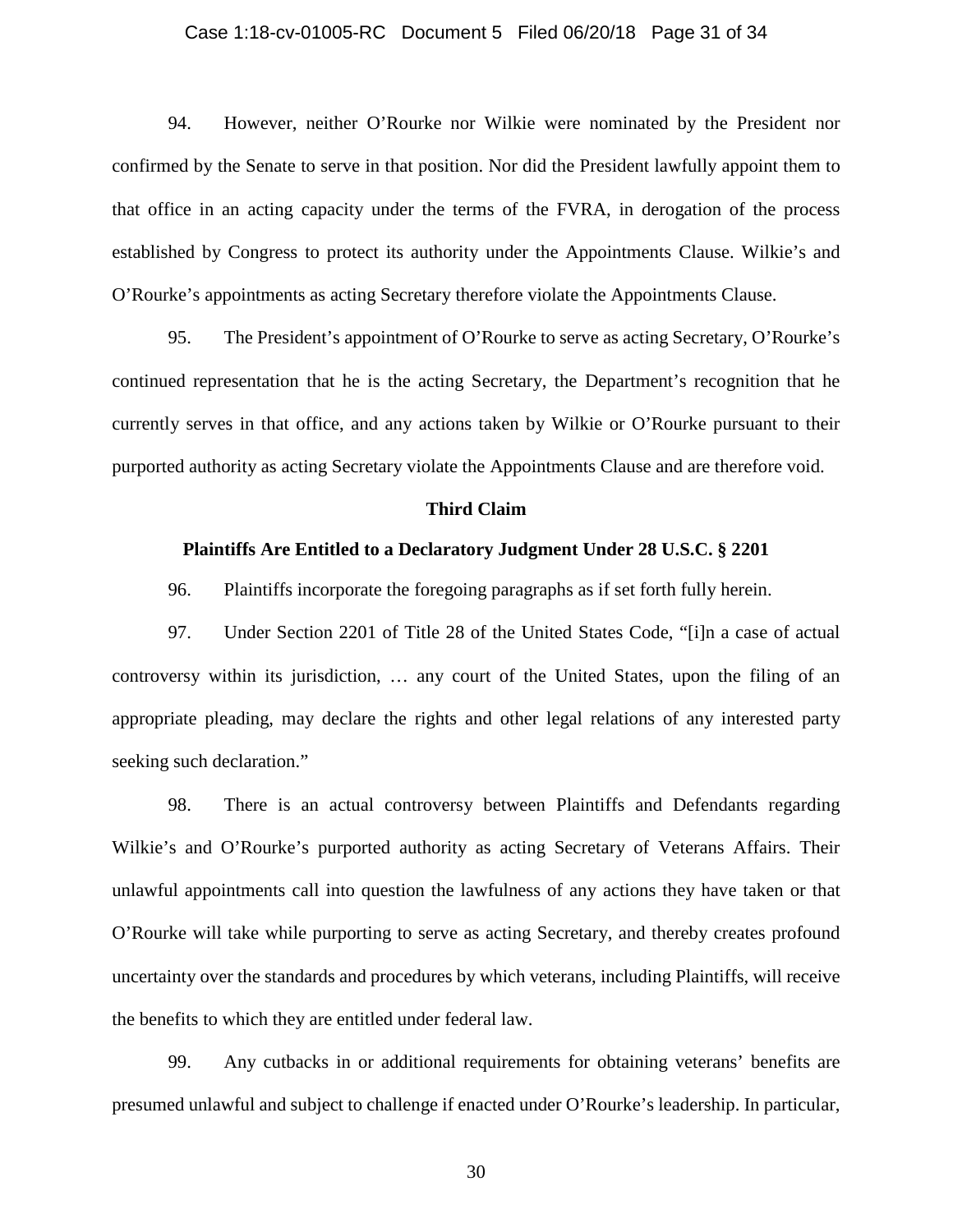#### Case 1:18-cv-01005-RC Document 5 Filed 06/20/18 Page 32 of 34

any actions the Department might take under O'Rourke's authority to privatize veterans' health care, including new rules and agency guidance, contracts with third party service providers, and changes to the procedures and manuals that govern veterans' receipt of health care, would be unlawful.

100. However, many of these changes may well take place without formal rulemaking or other public process which allow Plaintiffs and other veterans to voice their concerns and challenge unlawful action—or even to learn that such action has taken place. O'Rourke's assertion of authority to act in these innumerable ways subjects Plaintiffs to an ongoing risk of imminent harm, as their health care and other benefits could be altered at any time and without other remedy.

101. Conversely, any benefits that Plaintiffs and other veterans might receive while O'Rourke purports to serve as acting Secretary, especially any benefits received or anticipated as a consequence of O'Rourke's actions and policies, could be subject to challenge and recoupment by the Department or third parties if O'Rourke's tenure is later found to be unlawful. *See* 38 U.S.C. § 5316.<sup>[86](#page-31-0)</sup> Instead of receiving, free and clear, the benefits statutorily owed to them by the Department, Plaintiffs' benefits are subject to a cloud of uncertainty that decreases their value and harms Plaintiffs.

102. A declaration as to the lawful leadership of the VA is essential to resolve the uncertainty and confusion that currently surrounds the relationship between veterans and the Department.

<span id="page-31-0"></span> <sup>86</sup> *Cf.* James Clark, *The VA Takes Back Millions in Benefits from Disabled Vets and Can't Explain Why*, Task & Purpose (May 11, 2017), https://taskandpurpose.com/va-congress-separationdisability-pay-recoupment/ (discussing recoupment of separation pay before payment of disability benefits).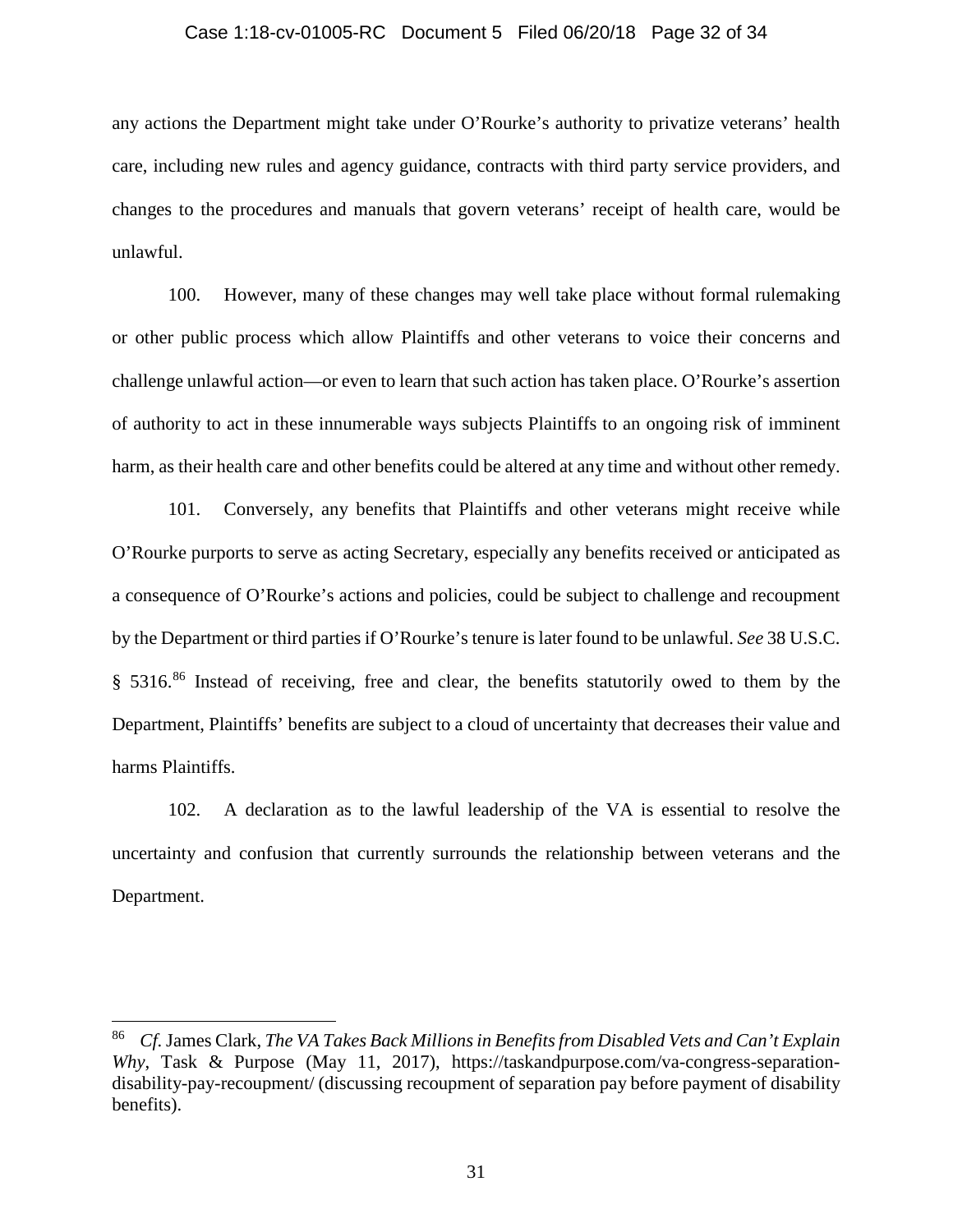## **Prayer for Relief**

WHEREFORE, Plaintiffs respectfully request that the Court:

1. declare that O'Rourke's and Wilkie's appointments as acting Secretary of Veterans Affairs were unlawful and that any actions taken in reliance on O'Rourke's or Wilkie's purported authority are unlawful and void;

2. enjoin O'Rourke from continuing to represent that he is the acting Secretary of Veterans Affairs, the Department from recognizing that he currently serves in that office, and both O'Rourke and the Department from taking any action in reliance on O'Rourke's purported authority as acting Secretary of Veterans Affairs;

3. award Plaintiffs their attorneys' fees, costs, and other disbursements in this action; and

4. grant Plaintiffs such other relief as the Court deems just and proper.

Dated: June 20, 2018 Respectfully submitted,

*/s/ John T. Lewis*

Javier M. Guzman (D.C. Bar No. 462679) Robin F. Thurston (D.C. Bar No. 1531399) Jeffrey B. Dubner (D.C. Bar. No. 1013399) John T. Lewis (D.C. Bar No. 1033826) Democracy Forward Foundation P.O. Box 34553 Washington, DC 20043 (202) 448-9090 jguzman@democracyforward.org rthurston@democracyforward.org jdubner@democracyforward.org jlewis@democracyforward.org

*Counsel for Plaintiffs*